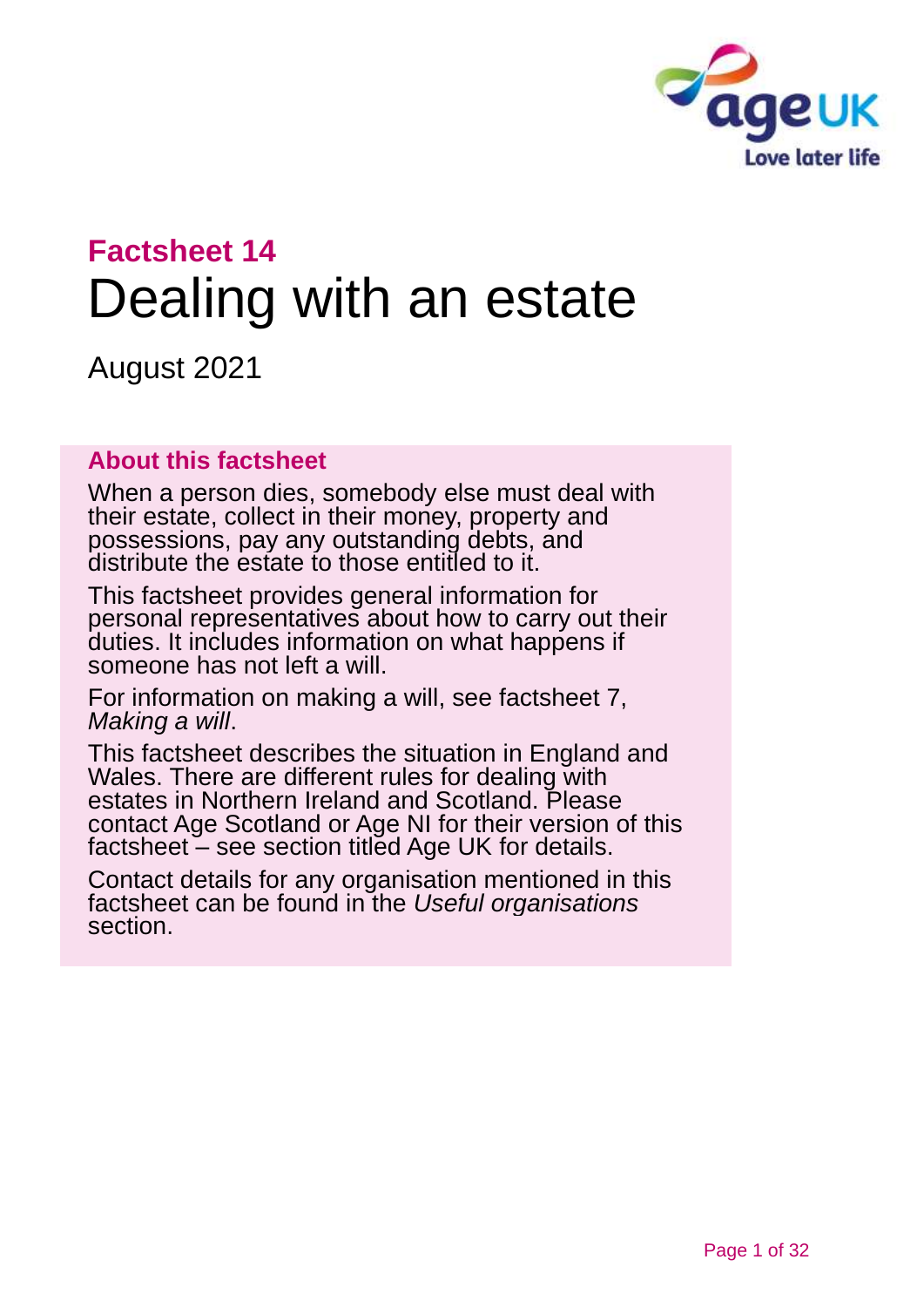# **Contents**

| <b>1 Recent developments</b>                                        | 4               |
|---------------------------------------------------------------------|-----------------|
| 2 Find out if there is a will                                       | 4               |
| 2.1 If there is no will                                             | 4               |
| 3 Dealing with the estate                                           | 5               |
| 3.1 If there is a will                                              | 5               |
| 3.2 If there is no will                                             | 5               |
| 3.3 How to apply for grant of representation                        | 5               |
| 4 Things to think about if you do it yourself                       | 6               |
| 4.1 What happens if you take responsibility?                        | 7               |
| 4.2 Family relationships                                            | 7               |
| 4.3 When do you not need to apply for a grant of<br>representation? | $\overline{7}$  |
| 4.4 Complicated estates                                             | 8               |
| 4.5 Finding a legal specialist                                      | 8               |
| 4.6 How much do estate administration services<br>cost?             | 9               |
| 5 How to work out the value of an estate                            | 9               |
| 5.1 Why you need to value the estate                                | 9               |
| 5.2 How to value individual assets                                  | 10              |
| 5.3 Valuing jointly owned assets                                    | 10              |
| 5.3.1 Not sure if land or property was jointly owned?               | 10              |
| 5.3.2 Joint bank accounts                                           | 11              |
| 5.3.3 Other joint assets                                            | 11              |
| 5.4 What debts form part of the deceased's estate?                  | 11              |
| 5.5 What else forms part of the estate?                             | 12 <sub>2</sub> |
| 5.6 What does not form part of the estate?                          | 12              |
| 5.7 Information about the estate                                    | 12 <sub>2</sub> |
| 6 Inheritance tax                                                   | 13              |
| 6.1 Additional nil-rate band                                        | 14              |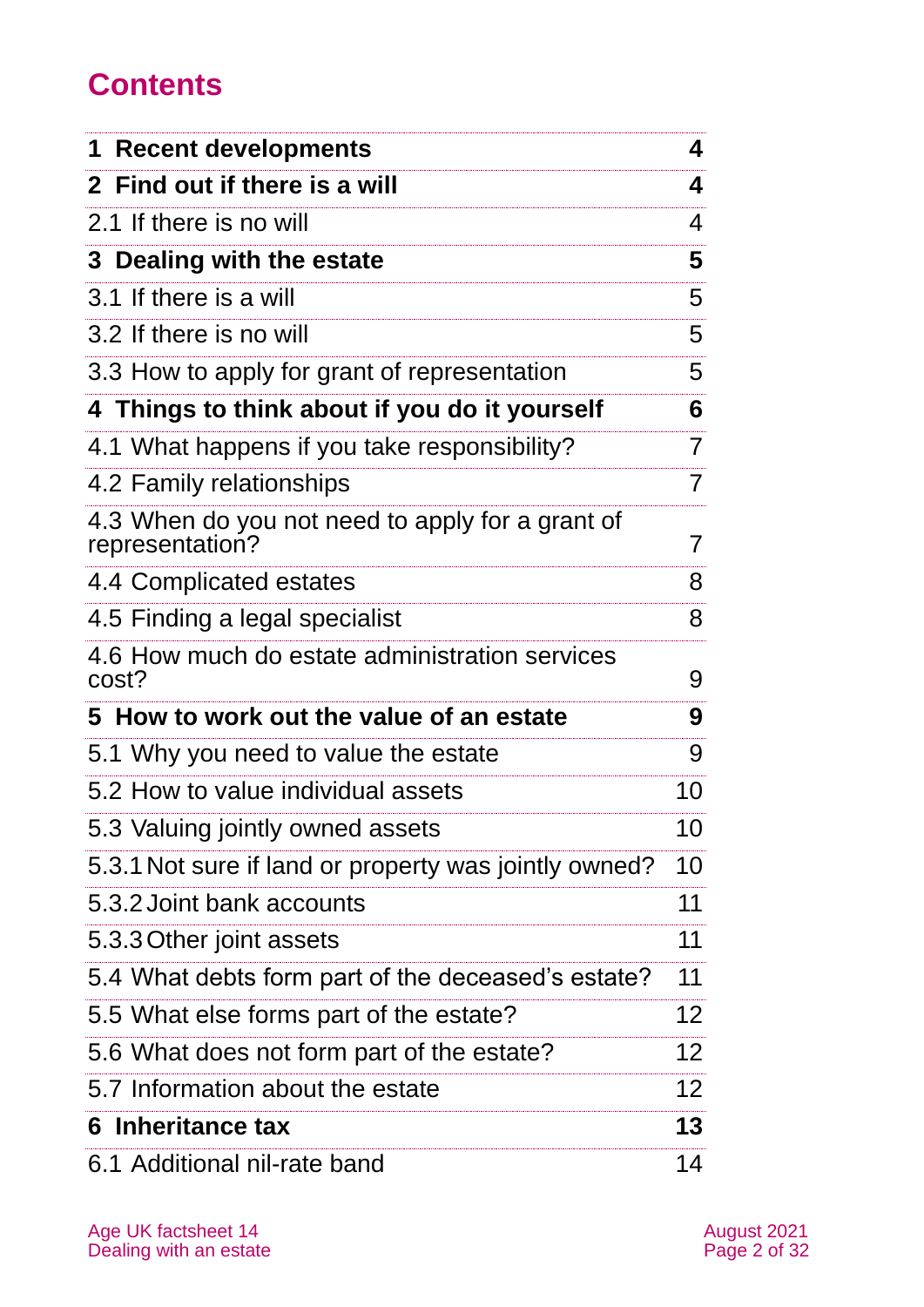| 6.2 Transferring the Inheritance Tax nil-rate band         | 15 |
|------------------------------------------------------------|----|
| 6.3 Gifts exempt from IHT                                  | 16 |
| 6.4 Relief from Inheritance Tax                            | 17 |
| 6.5 Arranging payment of IHT                               | 18 |
| 6.6 Deeds of variation                                     | 18 |
| 7 How to apply for grant of representation                 | 18 |
| 7.1 Application forms                                      | 18 |
| 7.2 Statement of truth                                     | 20 |
| 8 Distributing the estate                                  | 20 |
| 8.1 Collect in the assets                                  | 21 |
| 8.2 Paying any debts and outstanding expenses              | 21 |
| 8.3 Distributing the estate                                | 22 |
| 8.4 Possible claims on the estate                          | 23 |
| 8.5 Problems with executors or personal<br>representatives | 24 |
| 8.6 If you are an executor and you do not wish<br>to act   | 24 |
| 9 Intestacy                                                | 24 |
| 9.1 What are the rules of intestacy?                       | 25 |
| 9.2 Grandchildren and great grandchildren                  | 27 |
| 9.3 If there are no surviving relatives                    | 27 |
| 9.3.1 Rearranging how the estate is shared out             | 27 |
| 9.4 Disclaiming your inheritance                           | 28 |
| Useful organisations                                       | 29 |
| Age UK                                                     | 31 |
| Support our work                                           | 31 |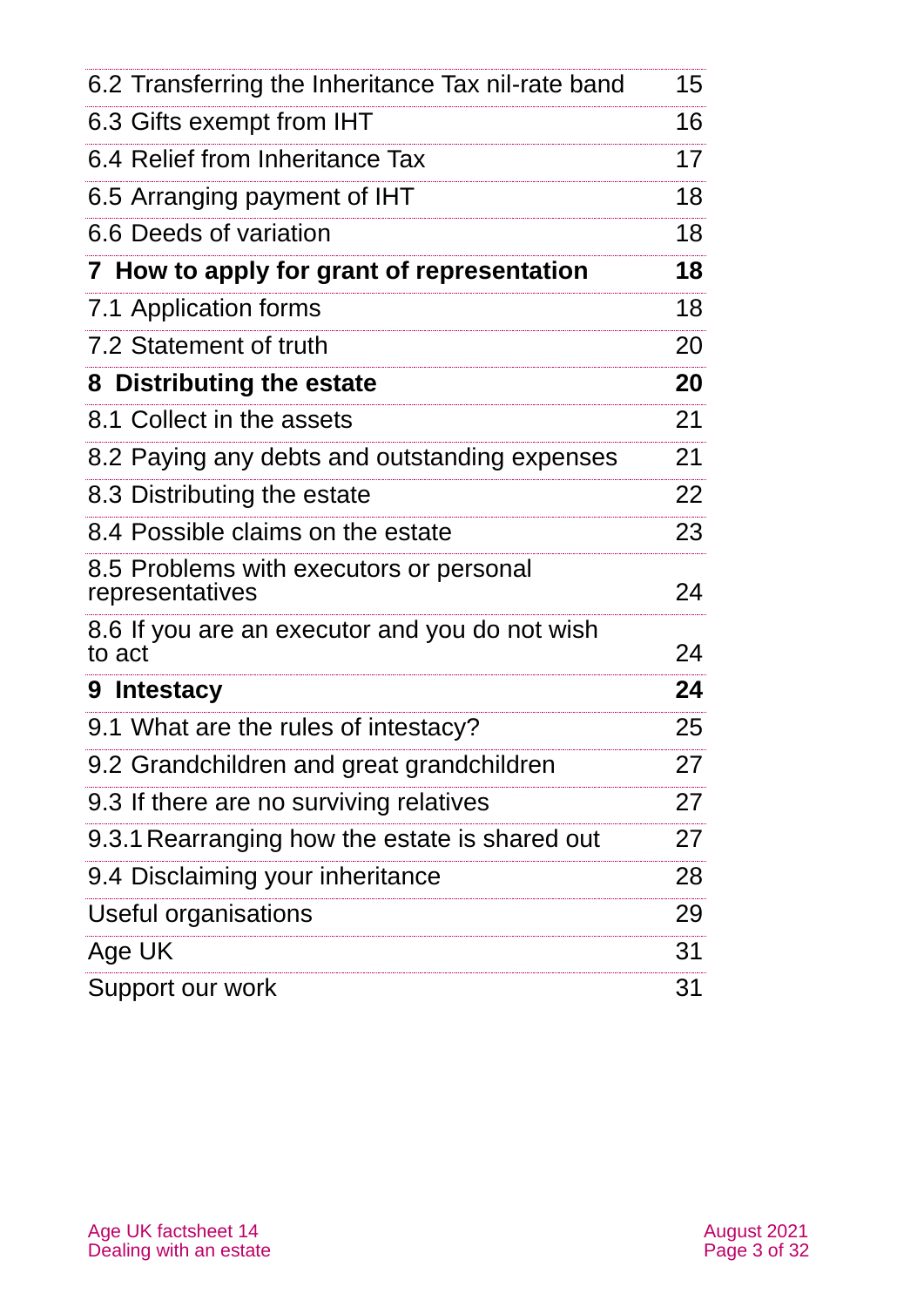## <span id="page-3-0"></span>**1 Recent developments**

The government increased the Statutory Legacy for estates where someone dies intestate from £250,000 to £270,000 on 6 February 2020.

### <span id="page-3-1"></span>**2 Find out if there is a will**

The money, possessions, and property of a deceased person are called their '*estate'*. If they left a will, this should specify how their estate is to be distributed. They may have left other guidance in a '*letter of wishes'*. Before doing anything else, look for their will and any accompanying letter of wishes.

If you cannot find a will in their home, check if you can find a certificate of deposit, which is sent if the will is kept by the Principal Registry of the Family Division. Even without a certificate of deposit, it is worth checking with the Registry to see if they hold the will.

If they died in a hospital or care home, check if the will was left with them. You can contact the person's solicitor, accountant, or bank to see if they hold the will.

The will may be registered with [Certainty the National](https://www.nationalwillregister.co.uk/)  [Will Register,](https://www.nationalwillregister.co.uk/) the Law Society's endorsed provider of a national will register and will search service. You can pay for a search of wills registered on their database.

### **2.1 If there is no will**

If the deceased person did not leave a valid will, they have died '*intestate'*. There are laws, known as intestacy rules, governing how their estate should be distributed. Unmarried or divorced partners normally do not inherit anything under intestacy rules. For more on the rules of intestacy, [see](#page-23-0) [section 9.](#page-23-0)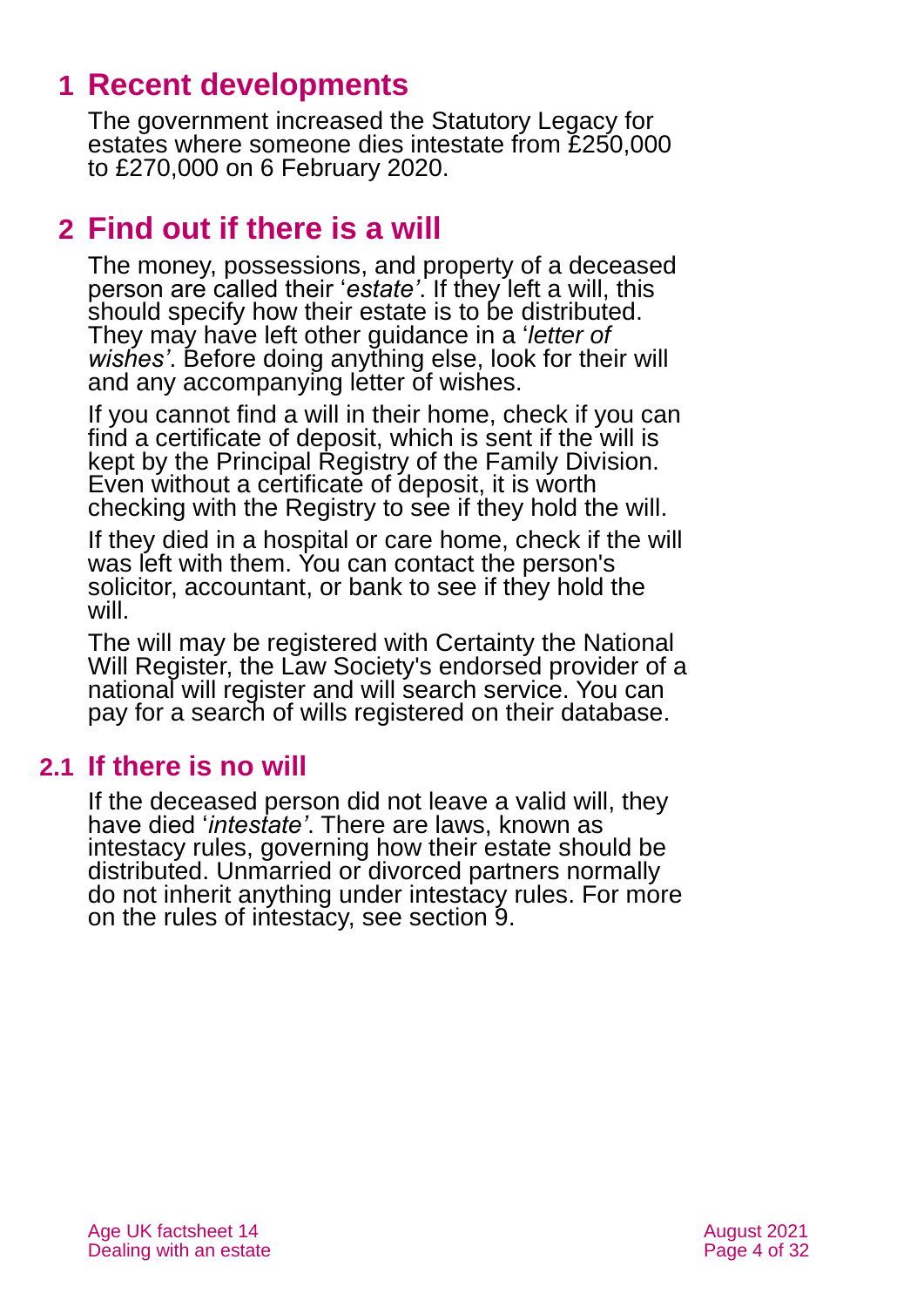# <span id="page-4-0"></span>**3 Dealing with the estate**

### **3.1 If there is a will**

The will should state who is responsible for dealing with the deceased's estate (the '*personal representative'*). Where there is a will, the personal representative is called an '*executor'*. There may be more than one executor named. The executor's role is to locate all assets, pay taxes and debts, and distribute remaining money, possessions and property in accordance with the instructions in the will. A person named in a will as someone who is to benefit from the estate is called a *'beneficiary'*.

If the will does not name an executor, or they cannot act for any reason, there is a strict order in which the beneficiaries of the will can apply to the Probate Registry to be '*administrators'*. If an executor does not wish to act, [see section 8.6](#page-23-1) for more information.

#### **3.2 If there is no will**

If there is no will, the personal representative is called an '*administrator*'. This is usually a close relative, in this order of priority: spouse or civil partner; children; parents; brothers or sisters; other relatives (depending on who is entitled to the estate). If any of these people die before the deceased, their children may apply.

An administrator will need to apply for a '*grant of representation*' before they have any authority to deal with an estate.

A grant of representation cannot be issued to someone under the age of 18. The partner of the deceased cannot apply if they were not married or in a civil partnership at the time of their death. If you are unsure whether you are entitled to apply, take legal advice, or complete and return the forms and the Probate Registry will let you know who can act.

### **3.3 How to apply for grant of representation**

An executor is authorised by a will to administer an estate. An administrator must take out a grant of representation before they can take any steps to administer an estate.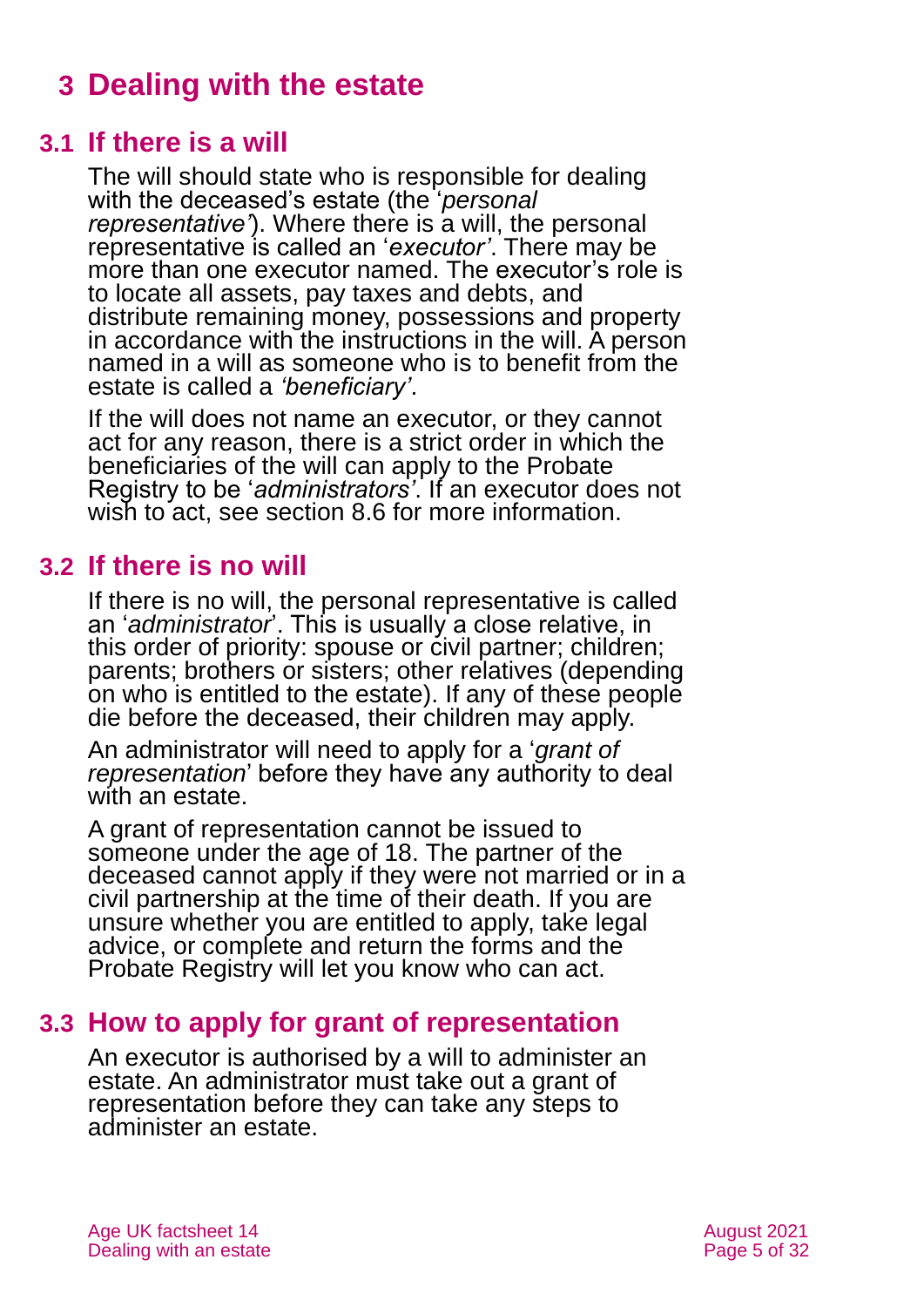A grant of representation is a formal document that names the person who has died, and the person or people who are authorised to administer the estate. Where there is a valid will, the grant of representation is called a *'grant of probate'*. Where there is no will, it is called *'grant of letters of administration.'*

You can make an application personally, but there are circumstances when it is advisable to take specialist legal advice. For more information about applying for a grant of representation, see [section 7.](#page-17-0)

### <span id="page-5-0"></span>**4 Things to think about if you do it yourself**

Dealing with the administration of someone's estate can take many months, depending on the complexity of their affairs. If you think of doing it yourself, make sure you can cope with the demands on your time.

Whilst dealing with probate yourself can reduce costs, it means you must deal with a lot of paperwork and take on a lot of responsibility. If you do it yourself, you cannot cut any corners and are legally responsible for meeting all legitimate claims (including tax). If you fail to act correctly, you could be sued by one or more of the beneficiaries.

If you go ahead without a legal advisor, it is a good idea to look at the online guidance on the government website at [www.gov.uk/applying-for-probate](http://www.gov.uk/applying-for-probate)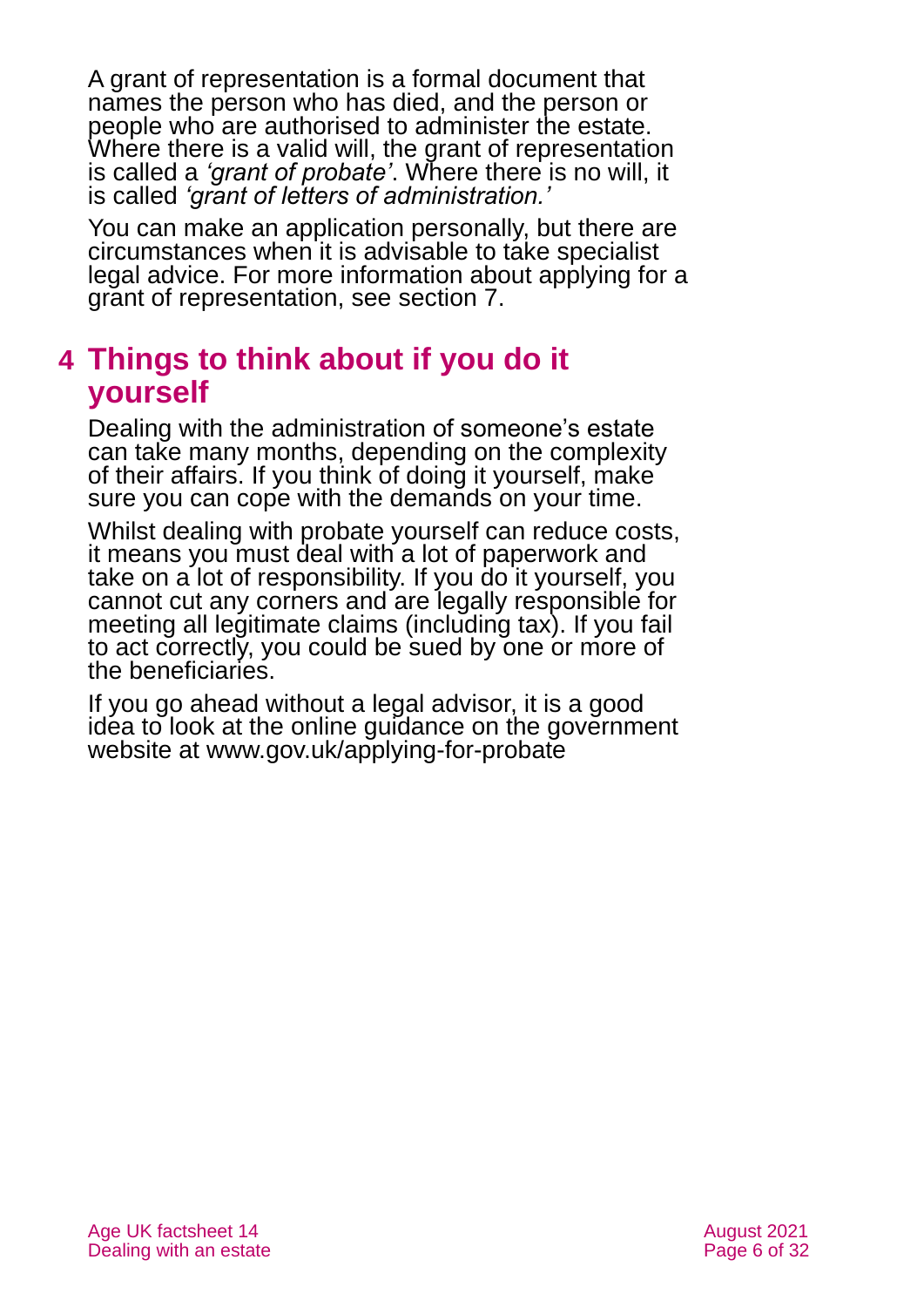### **4.1 What happens if you take responsibility?**

As an executor or administrator, you are legally responsible for:

- collecting the assets
- ⚫ paying all liabilities, including tax
- ⚫ correctly distributing the estate.

As you are personally responsible for carrying out these steps correctly, simple precautions to avoid making any mistakes include advertising in a local newspaper for creditors (people who are owed money from the estate) so you are not liable to someone turning up years afterwards making a claim on the estate. If you are not confident doing this yourself, consider using a specialist.

### **4.2 Family relationships**

Unfortunately, family disputes about who should take what assets, whether to sell assets quickly or hold out for a higher price do happen.

Using a legal professional can reduce the risk of a dispute arising.

### **4.3 When do you not need to apply for a grant of representation?**

A grant of representation is almost always needed when the deceased's estate includes property or land held in their own name or jointly with another person as a '*tenant in common'* (when each owner has a distinct share that does not have to be passed to the other joint owner).

If the deceased's estate is worth less than £5,000, probate or letters of administration may not be needed. This is called a '*small estate'*.

To find out if assets can be obtained without a grant, you must write to each institution, e.g. bank, building society, etc informing them of the death of the owner and enclosing a copy of the death certificate.

You can ask for the bank to return the death certificate to you once they have added it to their records. Check what other evidence they require before they will release any assets. Take copies if you are asked to send any original documents.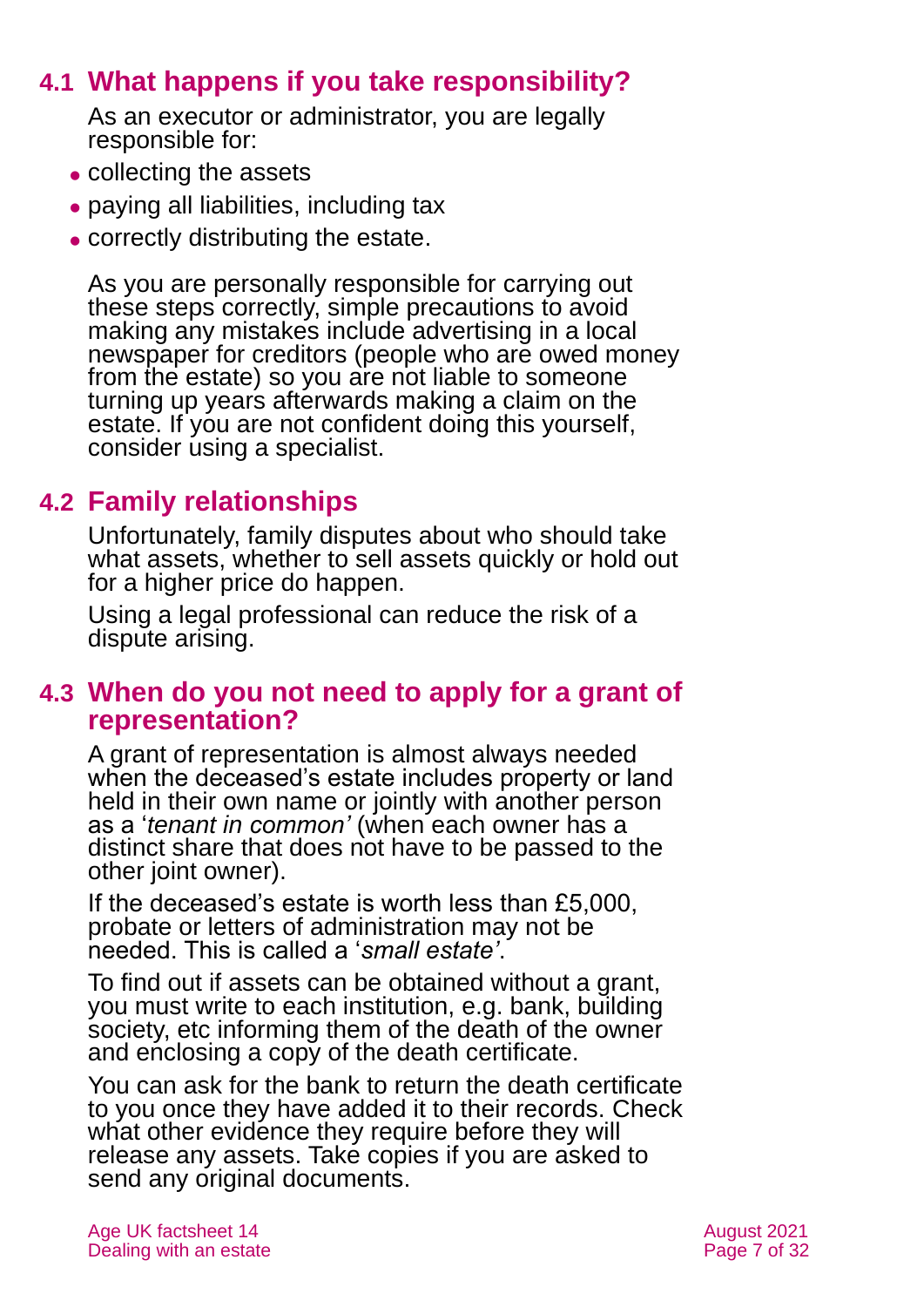Without a grant of representation, you may be asked by a bank or other financial institution to complete an indemnity form. This means you undertake to reimburse them if it is proved that someone had a stronger claim to the assets than you, for example a valid will is later found.

Depending on the requirements of the individual institutions involved, you may find it is more straightforward to obtain a grant of representation. This can also protect you from having to repay money if a person comes forward with a stronger claim on the assets at a later date. There is no Court fee if the estate is worth less than £5,000.

### **4.4 Complicated estates**

There are circumstances when it is advisable to use a legal advisor with specialist experience in administering estates.

For example:

- the estate is over the Inheritance Tax threshold (£325,000 in 2021-22) and is not exempt
- there are doubts over the validity of the will
- ⚫ there is no will, the deceased was married with children, and left an estate worth over £270,000
- ⚫ dependants have been left out of the will but may have a claim for support from the estate
- the estate has complicated arrangements such as assets held in trust
- the estate is insolvent or there are doubts about solvency of the estate
- the estate includes foreign property
- ⚫ the deceased was domiciled outside the UK for tax purposes.

### **4.5 Finding a legal specialist**

Many solicitors' firms offer administration of estate services. However, you do not have to use a solicitor. There are other companies offering these services. Most banks offer services to deal with the administration of the estate, as do some Trust Corporations. You can search for a solicitor on the [Law](#page-28-1)  [Society](#page-28-1) website or see factsheet 43, *[Getting legal and](https://www.ageuk.org.uk/globalassets/age-uk/documents/factsheets/fs43-getting-legal-and-financial-advice.pdf)  [financial advice](https://www.ageuk.org.uk/globalassets/age-uk/documents/factsheets/fs43-getting-legal-and-financial-advice.pdf)* for more information.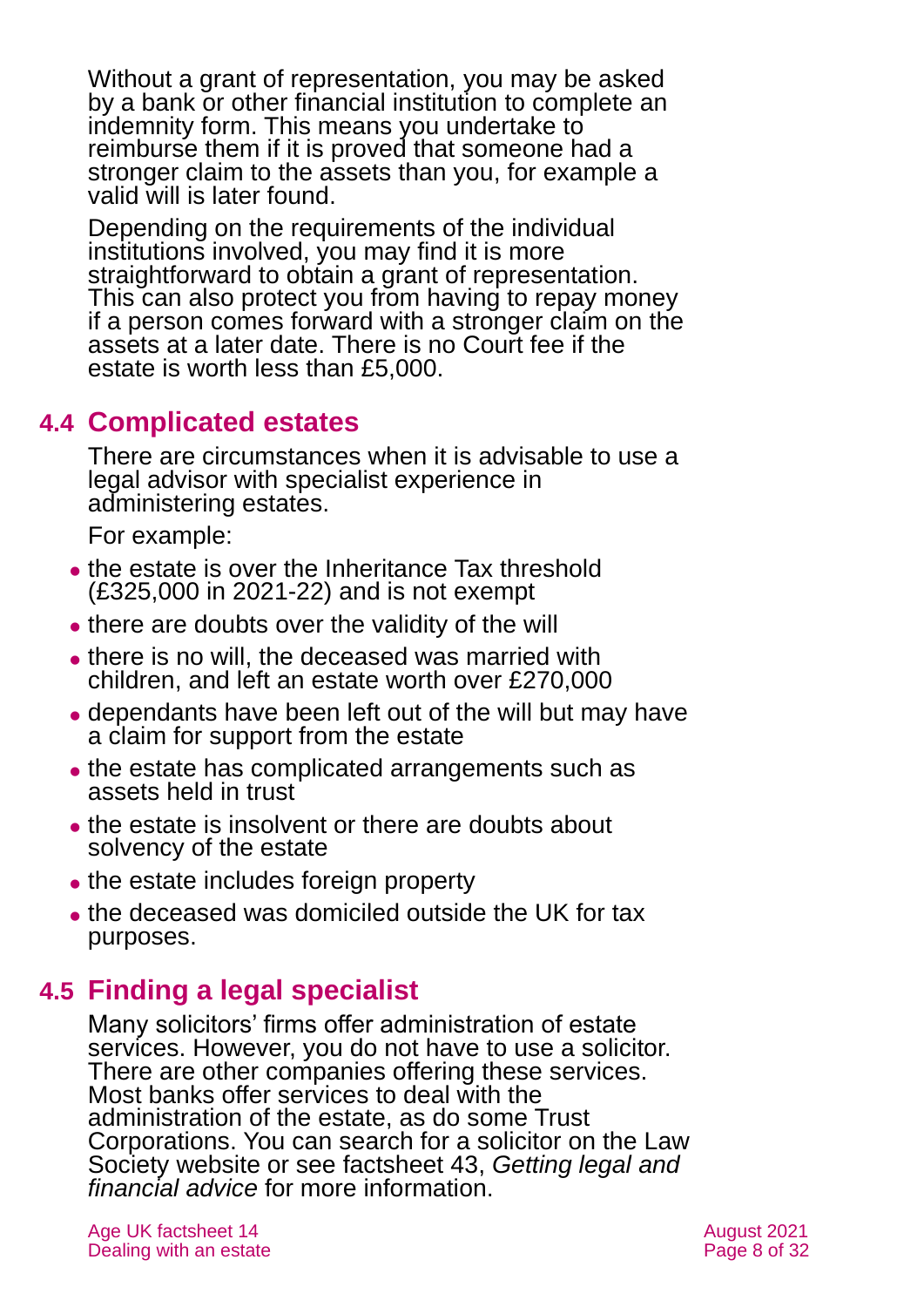### **4.6 How much do estate administration services cost?**

Some probate specialists charge hourly rates, but others charge a flat fee which may be calculated according to the value of the estate. Most specialists charge VAT at 20 per cent on their fees. Some charge both an hourly rate and a flat fee. This does not necessarily mean they are more expensive. The important thing is to shop around and compare quotes.

You may wish to make enquiries with several specialists to find the type of service and cost that suits you best. There are other expenses (such as the cost of applying for the grant of probate) which also must be paid. All these costs and expenses are usually payable out of the estate.

Since 2018, law firms regulated by the Solicitors Regulation Authority (SRA) have been required to comply with rules about transparency in price and service. The rules require all regulated law firms and individual solicitors to publish information on the prices they charge for certain services, including undisputed probate and estate administration services. Most SRAregulated law firms publish this information on their website so you can be sure of how much you will be paying and what for.

### <span id="page-8-0"></span>**5 How to work out the value of an estate**

If you are responsible for managing someone's affairs after they die, valuing their estate is one of the first things you must do.

Start with everything they owned at the date of death. This includes property, possessions and money, less everything they owed, such as mortgages, loans, and credit card bills.

### **5.1 Why you need to value the estate**

You need to work out the estate's value for two reasons:

- ⚫ to calculate the amount of Inheritance Tax, if any, that must be paid
- ⚫ to arrange the distribution of the estate according to the will (or the intestacy rules if there is no will).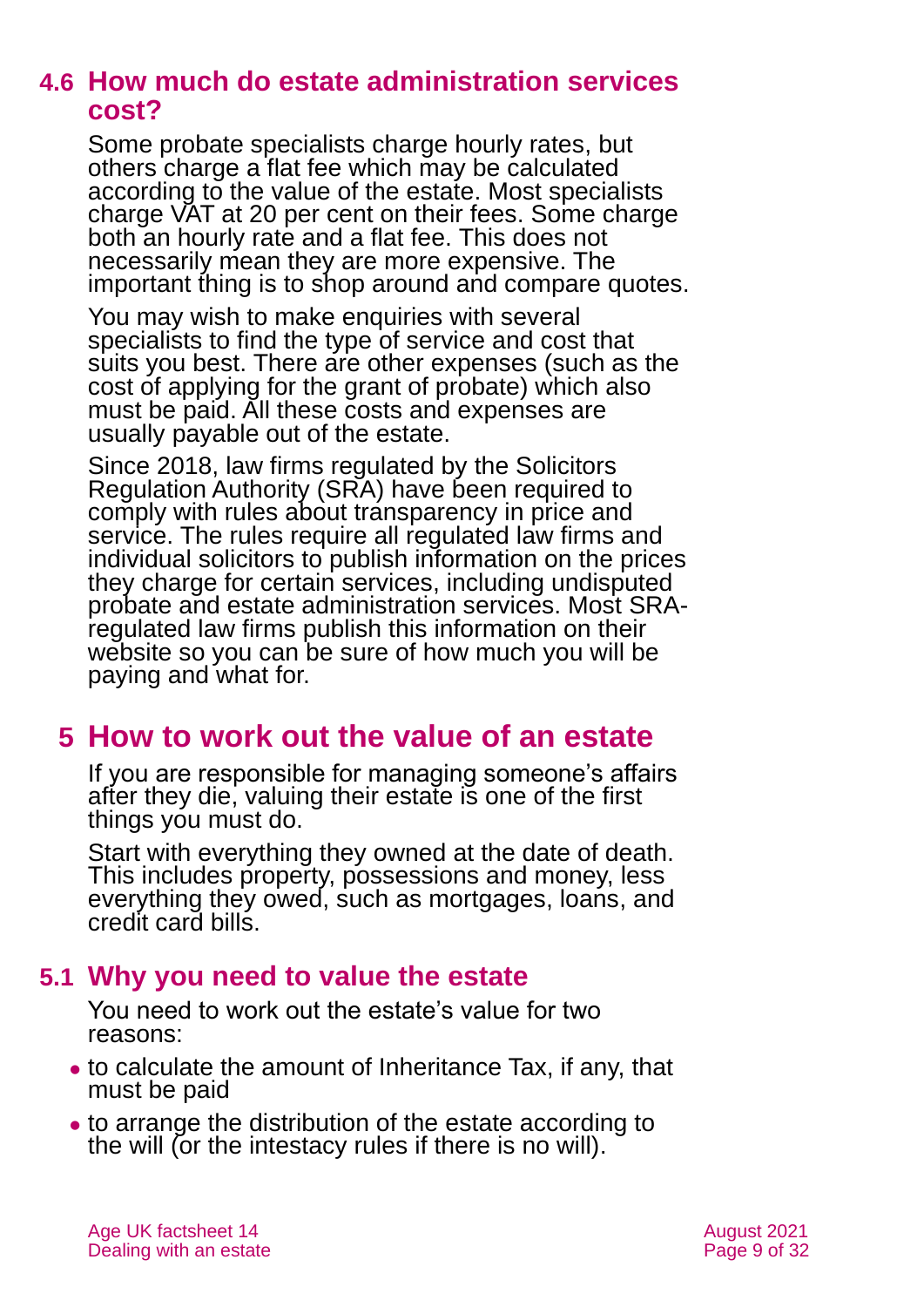The value of the estate for tax reasons and the value for distribution reasons may not be the same.

### **5.2 How to value individual assets**

You need to know the market value or realistic selling price of all the deceased's assets at the time of their death. This is likely to be the value the item may fetch if sold at auction or through a local paper.

For assets such as property or land, you should get a professional valuation. HM Revenue and Customs recommend having items over £500 professionally valued, as they can challenge valuations if they disagree with them.

### **5.3 Valuing jointly owned assets**

When working out the value of the deceased's share of a jointly owned asset, you must find out how it was owned. Assets can include cars, houses, and pieces of land owned with other people.

They may have owned them:

- ⚫ as '*joint tenants*', in which case:
	- they have equal rights to the whole property
	- the property automatically goes to the other owner(s) if they die

• they cannot usually pass on ownership of the property in their will

- ⚫ *as 'tenants in common'*, in which case:
	- they can own different shares of the property
	- the property does not automatically go to the other owner(s) if they die
	- they can pass on their share of the property in their will or through intestacy.

#### **5.3.1 Not sure if land or property was jointly owned?**

If you are not sure whether property or land is jointly owned, you can find out from the [Land Registry](https://www.gov.uk/government/organisations/land-registry) for a small fee. This can be done online via the Government website: [www.gov.uk/government/organisations/land](http://www.gov.uk/government/organisations/land-registry)[registry](http://www.gov.uk/government/organisations/land-registry)

This shows the owners of registered property in England and Wales. If the property is not registered, you need to see the deeds.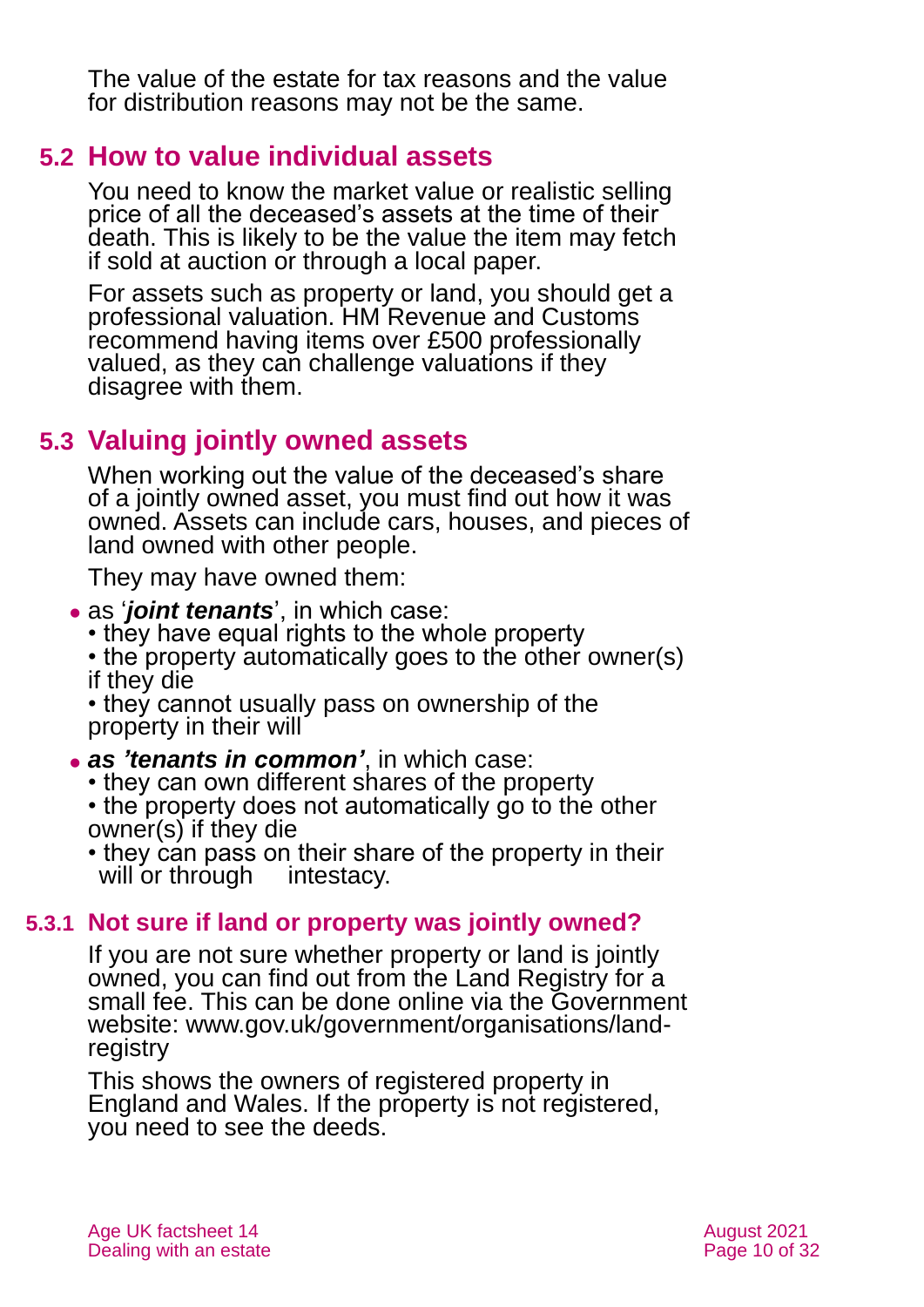The papers signed when the property was bought normally set out whether it is owned as joint tenants, or in separate percentage shares as tenants in common, if there are two or more names on the title.

#### **5.3.2 Joint bank accounts**

Joint bank accounts are nearly always held as '*joint tenants'*. The value to include in the estate, used to calculate the tax payable on the estate, is usually the amount in the account, divided by the number of owners.

Joint accounts almost always automatically pass to the survivor, regardless of:

- ⚫ unequal ownership
- ⚫ what the will says
- what the intestacy rules say.

Sometimes, if an account in joint names is held as trustees for another person (such as a child) or if money has been put into joint names for administrative purposes only, then care must be taken to ascertain what happens to that account when one party dies. For unmarried couples and other combinations of joint account holders, a greater degree of scrutiny is required.

#### **5.3.3 Other joint assets**

If the deceased person owned other assets jointly, you must work out:

- how the asset was held
- ⚫ what proportion should be included in the estate.

### **5.4 What debts form part of the deceased's estate?**

Outstanding debts or bills owed by the deceased at the date of death, such as credit card bills or loans, must be taken into account when valuing their estate. You can deduct a reasonable funeral bill. For debts owed jointly, including joint mortgages, joint credit cards, or joint loans, use the deceased's share of the amount outstanding.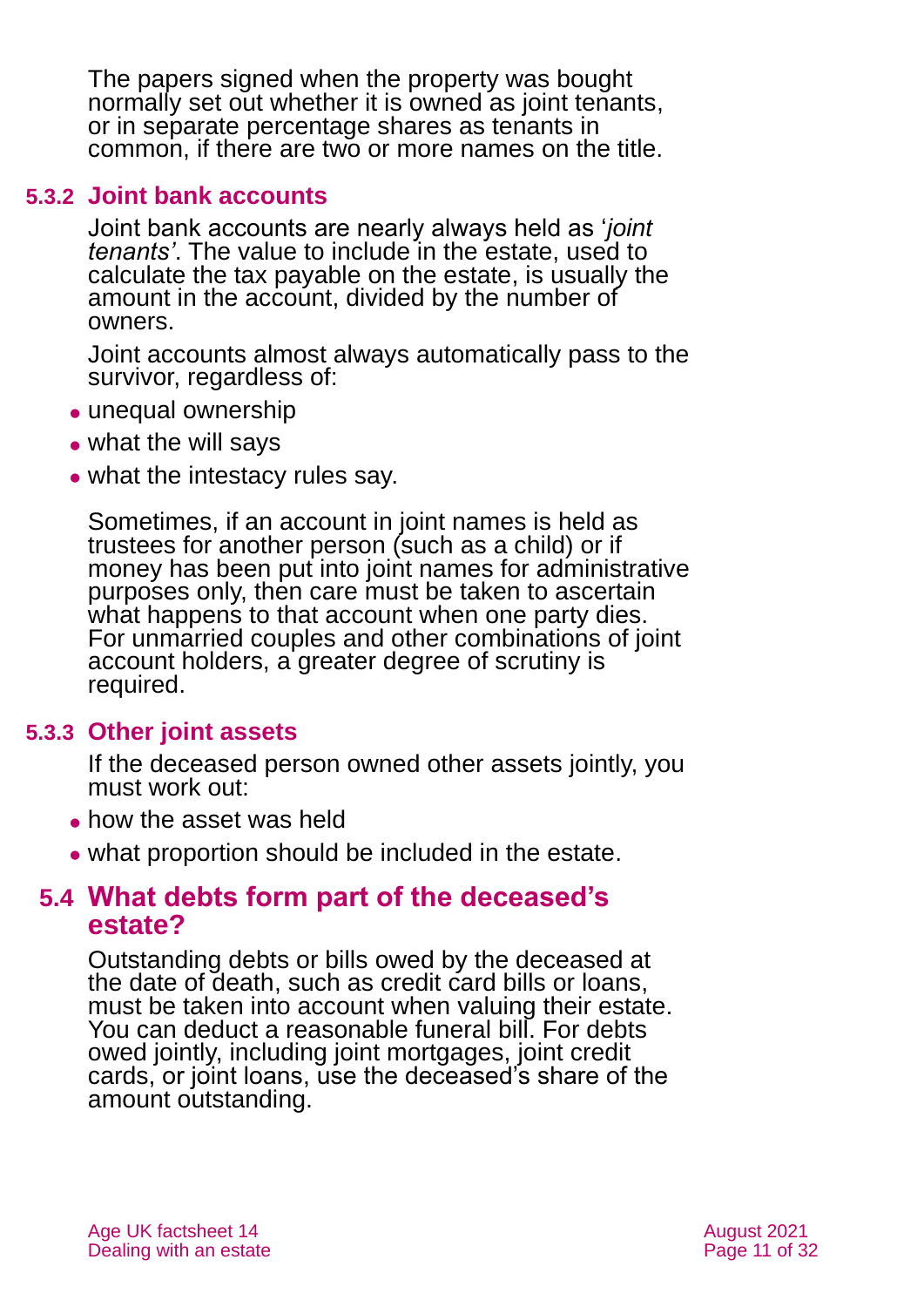It is a common misconception that a person's debts die with them. Care must be taken to ensure that all debts are identified and repaid either from the estate or from another source such as payment protection insurance.

### **5.5 What else forms part of the estate?**

You must calculate the value of an estate, so HM Revenue & Customs can see whether Inheritance Tax is due. They need to know about certain gifts the deceased made in the seven years before their death. This includes information or circumstances that may affect the tax position of their estate, such as continuing benefits received from a trust.

### **5.6 What does not form part of the estate?**

Life insurance money does not always form part of the estate as it can be '*written in trust'* or nominated to a specific recipient. Sometimes the insurance provider has specific rules governing who they will pay money to. The same can be true for death-in-service benefits if the person was employed when they died or pension lump sum benefits. These are often paid to one or more nominated beneficiaries.

You can ask the life insurance or pension provider whether you need to include the value of any such payments in your calculation of the value of the estate.

### **5.7 Information about the estate**

You must provide the following information when applying for a grant of representation, in relation to the value of the estate:

- the value at the date of death of all assets owned by the deceased, including foreign assets
- ⚫ details of any money owed to the deceased or to their estate
- ⚫ debts owed, including tax (income tax and capital gains tax) due to HM Revenue and Customs and pension over payments
- ⚫ details of gifts made up to seven years (sometimes 14 years) before the date of death, and
- whether the deceased was the beneficiary of any trusts.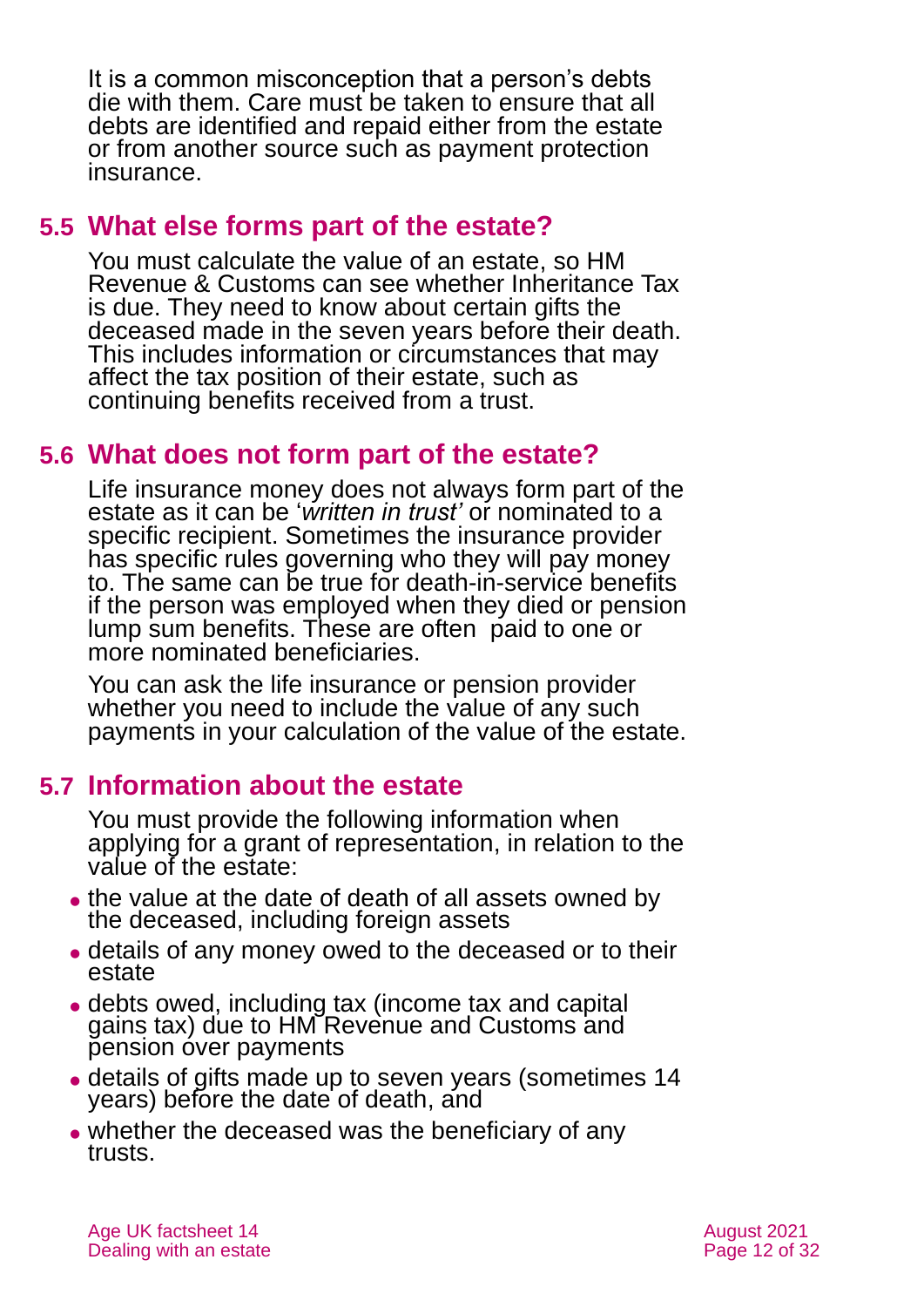Assets include the full market value of houses, flats or other property, the value of household goods, jewellery and belongings at the sum for which they could be sold, including assets held jointly with another person.

This enables you to find out if Inheritance Tax (IHT) is payable and if so, to make arrangements to pay it. If IHT is payable, it must be paid before a grant will be issued. You must make all reasonable enquiries to obtain this information. If the deceased's debts outweigh the value of the assets, seek legal advice.

If you are having problems finding out about the deceased bank accounts or other assets, see [www.ageuk.org.uk/information-advice/money](http://www.ageuk.org.uk/information-advice/money-legal/debt-savings/how-to-trace-lost-money/)[legal/debt-savings/how-to-trace-lost-money](http://www.ageuk.org.uk/information-advice/money-legal/debt-savings/how-to-trace-lost-money/) for guidance.

You can report the estate value online at [www.gov.uk/valuing-estate-of-someone-who-died/tell](http://www.gov.uk/valuing-estate-of-someone-who-died/tell-hmrc-estate-value)[hmrc-estate-value](http://www.gov.uk/valuing-estate-of-someone-who-died/tell-hmrc-estate-value)

### <span id="page-12-0"></span>**6 Inheritance tax**

Inheritance Tax (IHT) of 40 per cent is payable on estates whose value exceeds a certain amount (or '*threshold*'). For the tax year 2021-22, the IHT threshold is £325,000.

Up to the threshold, the assets are taxed at nil, so this allowance is called the *'nil-rate band'*. If the estate value is less than £325,000, the remainder of the unused nil-rate band can be transferred to a spouse or civil partner. See [section 6.2](#page-14-0) for more information.

Someone leaving a home, or sale proceeds of a home, to direct descendants (children, grandchildren etc) is entitled to an additional nil-rate band of up to £175,000. See [section 6.1](#page-13-0) for more information.

The amount inherited by a spouse or civil partner is usually exempt from IHT under the spouse and civil partner exemption rules. The situation is more complex if the survivor is not resident in the UK for tax purposes.

Details of the estate are reported to HM Revenue & Customs so that they may calculate whether any IHT is payable. This is done by filing an IHT Account. The Account may be in long or short form depending on the size and nature of assets, and the identity of the beneficiaries.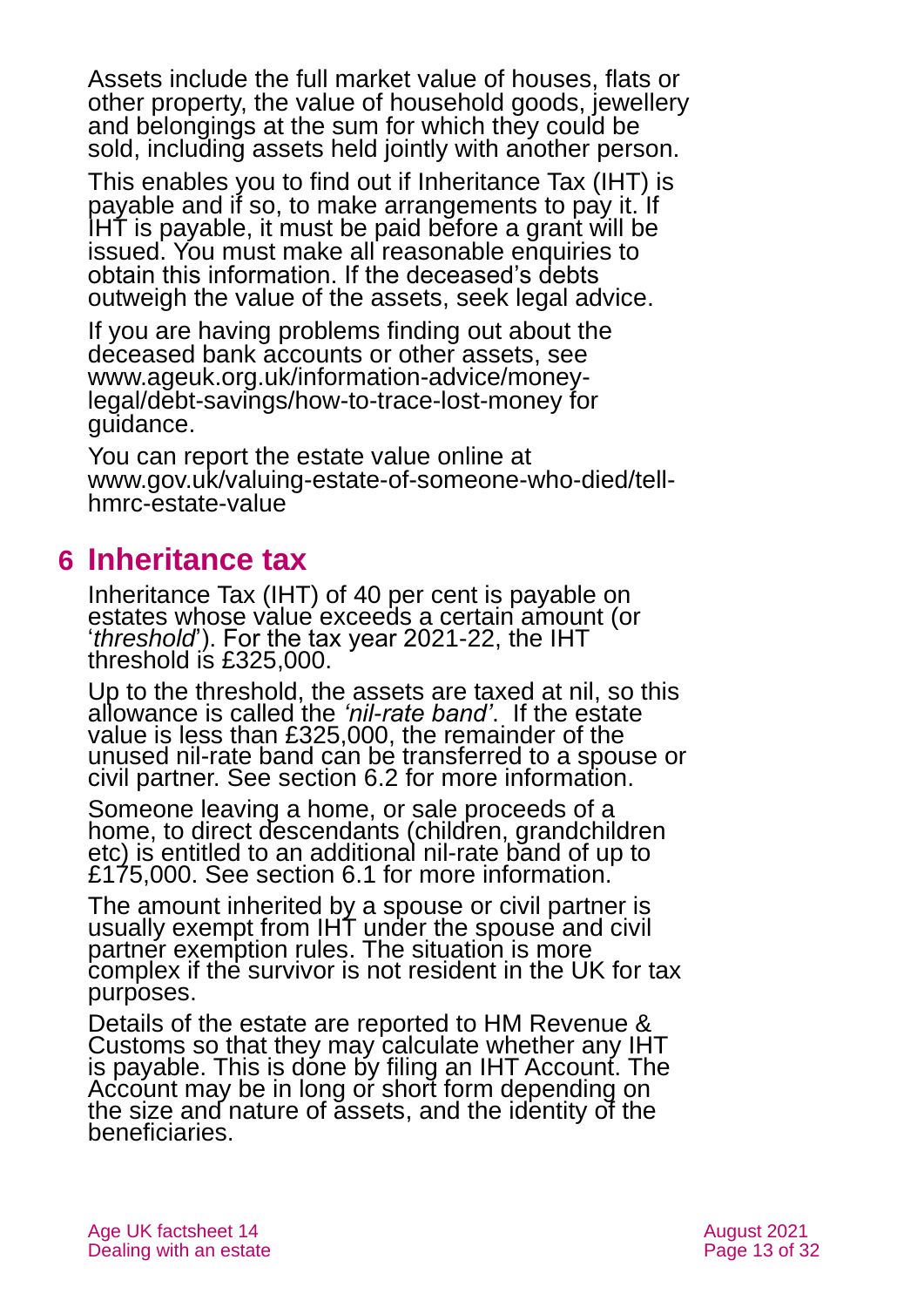Some estates may be classed as an '*excepted estate'* in which case, no IHT is payable. More information on excepted estates is at [www.gov.uk/hmrc-internal](http://www.gov.uk/hmrc-internal-manuals/inheritance-tax-manual/ihtm06011)[manuals/inheritance-tax-manual/ihtm06011](http://www.gov.uk/hmrc-internal-manuals/inheritance-tax-manual/ihtm06011)

#### **Note**

IHT is a complex area. It is advisable to seek independent legal advice in most cases if you think it will apply to your estate, or you are administering an estate and IHT might be payable.

### <span id="page-13-0"></span>**6.1 Additional nil-rate band**

An estate may be entitled to an additional nil-rate band, called the *'Residence nil-rate band'* (RNRB) if:

- the person dies on or after 6 April 2017
- they own a home, or a share of a home, that is included in their estate
- ⚫ their direct descendants such as children or grandchildren inherit the home, or a share in it.

The maximum amount of the RNRB is £175,000 in 2021-22.

Any unused RNRB when someone dies can be transferred to the deceased person's spouse or civil partner's estate, even if the first person of the couple died before 6 April 2017.

If the first person in a couple died before 6 April 2017, their estate could not have used any RNRB (as it was not available) so 100 per cent of their RNRB is available for transfer, unless the value of their estate exceeded £2 million.

The home left to direct descendants does not need to be the home the person lived in with their spouse or civil partner to qualify for the RNRB or to transfer it. It can be any home as long as the surviving spouse or civil partner lived in it at some stage before they died and the home is included in their estate.

There is another threshold if someone sold or gave away a home after 7 July 2015, called a '*downsizing addition*', and rules for homes held in trust.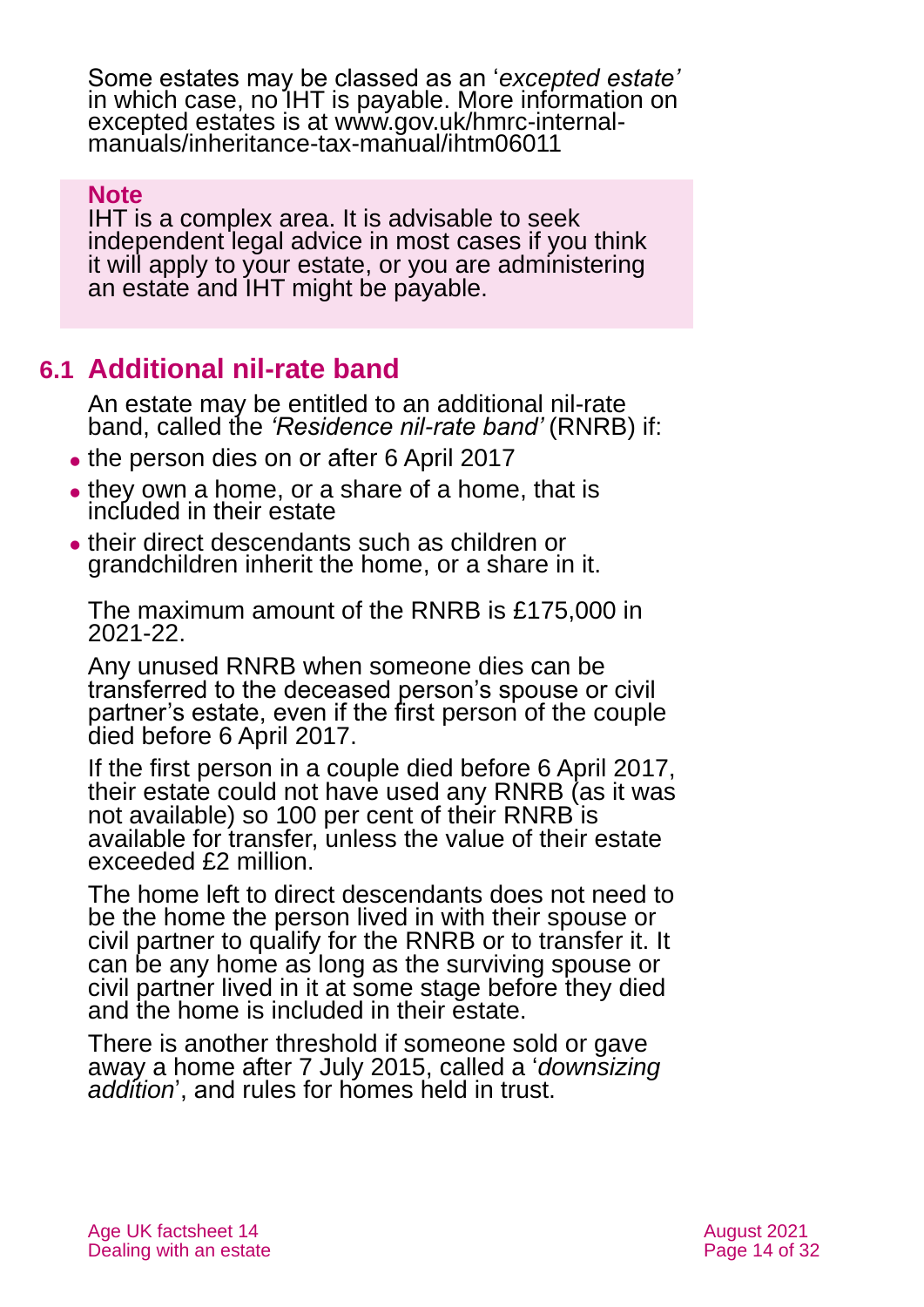This is a very complex area of IHT and it is advisable to seek independent legal advice on claiming the RNRB if you think it applies to an estate that you are administering.

### <span id="page-14-0"></span>**6.2 Transferring the Inheritance Tax nil-rate band**

The IHT nil-rate band allowance is the value of assets in an estate on which IHT is taxed at nil. Assets over the nil-rate band are taxed at 40 per cent, unless an exemption or relief from IHT applies.

If part of a nil-rate band allowance is not used, the unused percentage can be transferred to a surviving spouse or civil partner's estate after their death. For example, 80 per cent of the nil-rate band is used on the death of the first spouse or civil partner and the remaining 20 per cent transfers to the estate of the surviving spouse or civil partner on their subsequent death. Both the nil-rate band and the additional residence nil-rate band can be transferred in this way.

#### **Example**

Ahmed dies leaving £162,500 to his children and the rest of his estate to his wife Farah. He uses £162,500 (50 per cent) of his nil rate band allowance. Everything left to Farah is exempt from IHT under the spouse exemption rules.

When Farah dies, the unused percentage nil-rate band of Ahmed is added to her nil-rate band. Farah has a £325,000 allowance plus 50 per cent (£162,500) of Ahmed's unused nil-rate band. Her total allowance is £487,500. If her estate value is lower than this, no IHT is payable.

If someone outlives more than one spouse or civil partner, the unused nil-rate band of more than one deceased spouse or civil partner can be transferred, up to a maximum of an additional 100 per cent of the nil-rate band allowance applicable at time of the surviving spouse's death.

The transfer should be claimed within two years of the death of the surviving spouse or civil partner by their personal representatives using form [IHT402](https://www.gov.uk/government/publications/inheritance-tax-claim-to-transfer-unused-nil-rate-band-iht402) (or [IHT217](https://www.gov.uk/government/publications/inheritance-tax-claim-to-transfer-unused-nil-rate-band-for-excepted-estates-iht217) for excepted estates).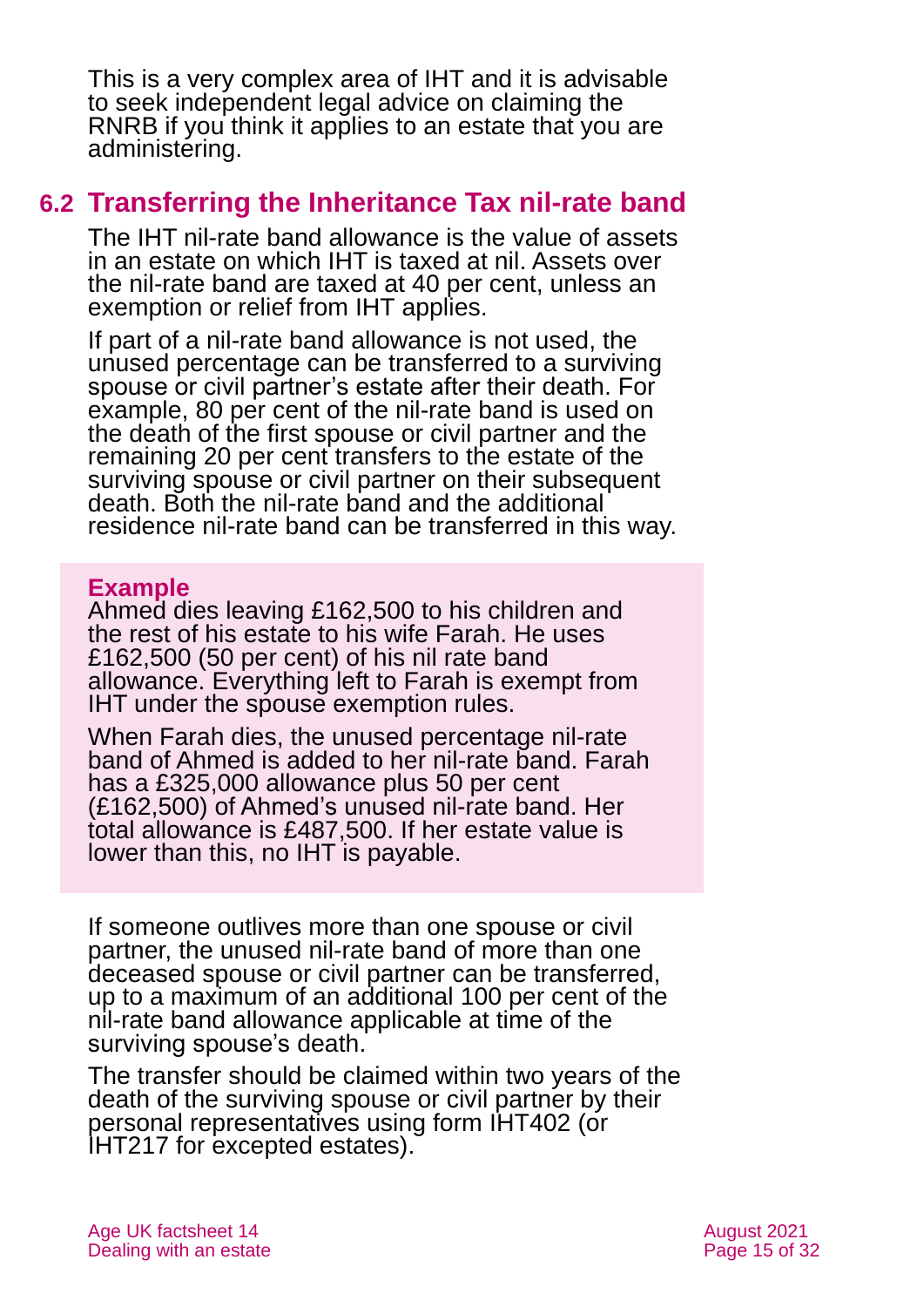As well as completing the forms, it is necessary to gather documentation about the value of the estate of the spouse or civil partner who died first to send to HM Revenue & Customs. This includes copies of the IHT account relating to their estate, their will (if any), grant of representation, marriage certificate and valuations of assets at the time that they died. It is a good idea to collect this information on the death of the first spouse, if you are a personal representative, and keep it safe and for use when the surviving spouse or civil partner dies.

**Example of Residence Nil-Rate Band transfer** If Ahmed died before 6 April 2017, his wife Farah can have 100 per cent of the unused residence nilrate band transferred to her estate. If Farah dies

during the financial year 2021-22, the total residence nil-rate band available to her estate is £350,000 (£175,000 plus 100 per cent of £175,000) if she leaves a home to her children. This is on top of the personal nil-rate band in the previous example of £487,500.

### **6.3 Gifts exempt from IHT**

Gifts exceeding the value of £3,000 to an individual in any one year are called *'potentially exempt transfers'*. This is because the value of the gift does not leave the person's estate ('*become exempt'*) until seven years from the date the gift was made.

If the person making the gift dies within seven years of the date of the gift, up to the whole value of the gift must be taken into account when valuing their estate when they die. It is essential to keep careful records of any large gifts as HM Revenue & Customs may ask the personal representatives for evidence that no such gifts have been made.

If gifts made within the seven years immediately before a person died add up to more than the nil-rate band allowance, there may be tax payable by the recipient of the gift. Any such gifts also use up the nilrate band allowance first, which can mean that there is no remaining nil-rate band to apply to the rest of the deceased's estate.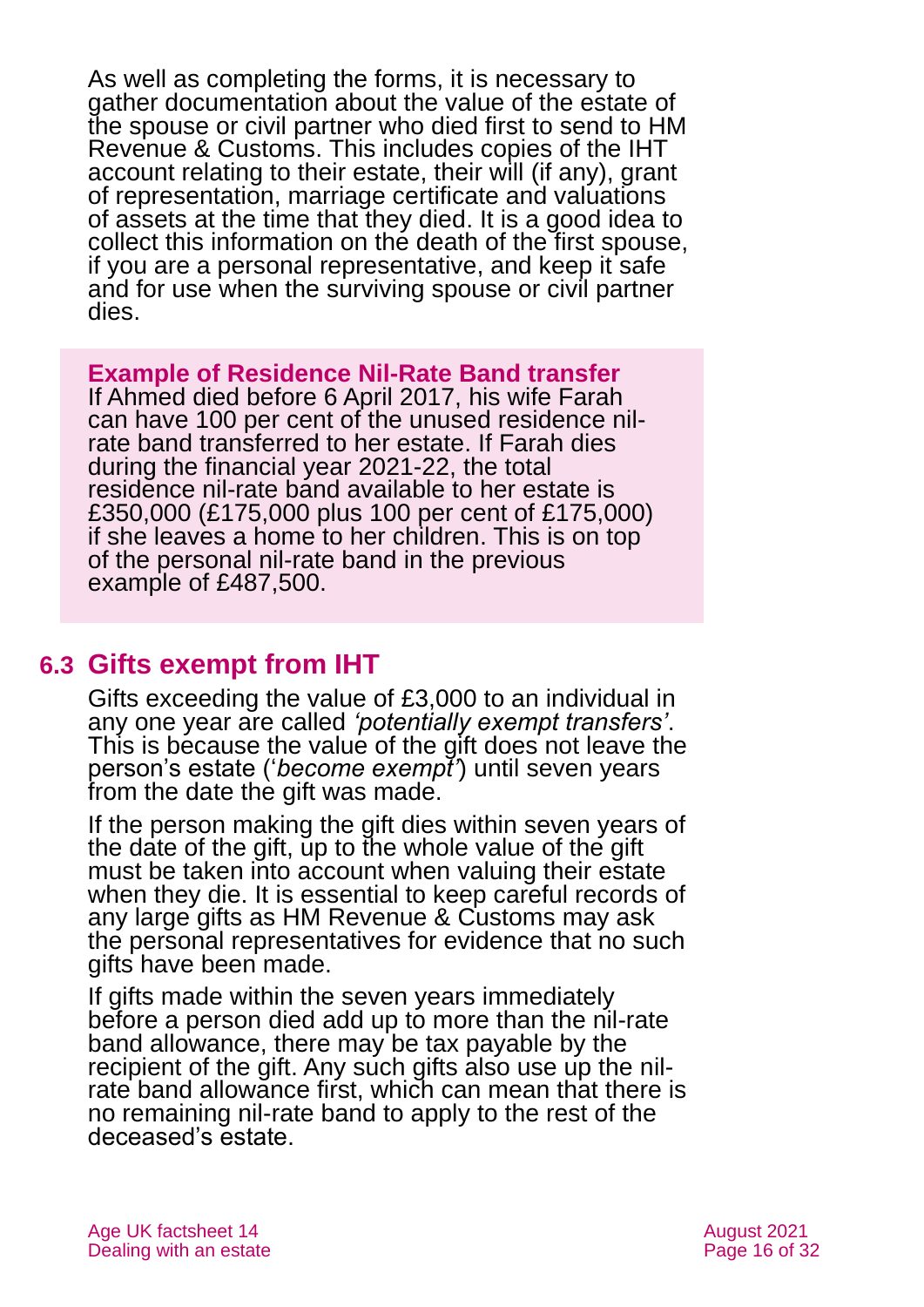Gifts of up to £3,000 in each tax year are exempt from IHT straight away under the annual gift allowance rules. Any unused annual gift allowance can be carried over for one year only. Small gifts to individuals of up to £250 each are also exempt, as are wedding or civil partnership gifts of up to £5,000 by each parent or step-parent, £2,500 by each grandparent or greatgrandparent, or £1,000 by other people.

Some gifts from unused income are exempt, but this is a complex area of tax law so seek professional advice from a solicitor or an accountant.

Gifts to charities established in the United Kingdom, the main political parties, housing associations or for '*national purposes*', e.g. a museum or university, are exempt.

### **6.4 Relief from Inheritance Tax**

There are some circumstances in which certain types of assets can be passed on free of IHT or with a reduced rate of IHT. These include some types of business assets, agricultural property, woodlands, and heritage assets. There are a number of criteria that need to be satisfied for these types of assets to attract relief from IHT so professional advice should be taken when administering an estate that contains this type of assets.

Some of the more unusual types of exemption from IHT relate to the circumstances in which a person died. If active service caused or contributed to the death of a member of the armed forces, their estate does not have to pay IHT.

The estate does not have to pay IHT if a person was helping in an emergency that caused or contributed to their death and was on-call or on-duty as a:

- ⚫ member of the armed forces
- ⚫ member of the emergency services
- ⚫ humanitarian aid worker.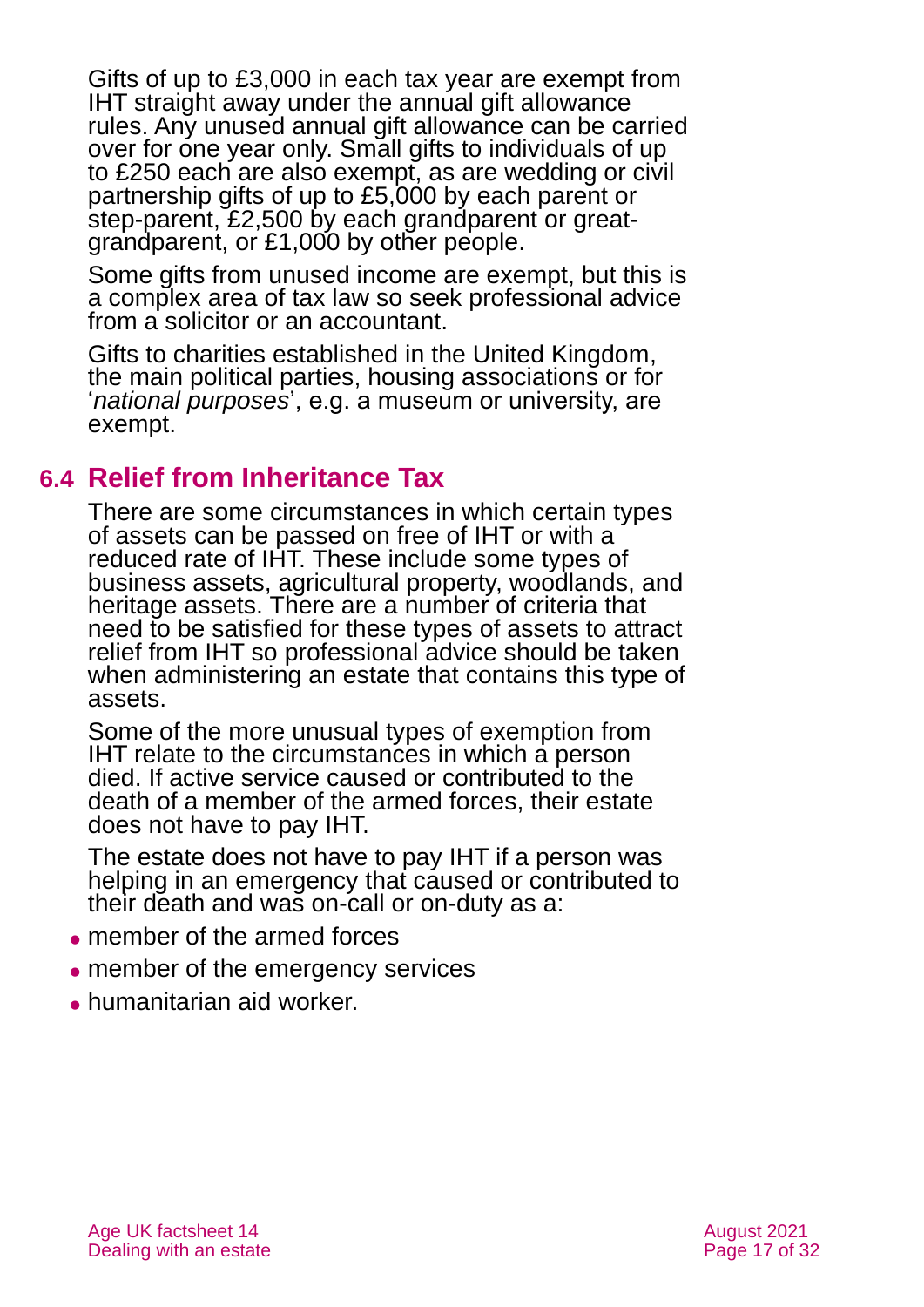### **6.5 Arranging payment of IHT**

In most cases, some or all of the total IHT liability must be paid before grant of representation is issued. Banks and building societies will often release money for this directly to HM Revenue & Customs. If there are insufficient cash savings to pay the amount due, it may be necessary to arrange for a loan to pay the IHT and for probate court fees. The loan may be repaid from the estate after the grant has been issued.

Alternatively, the personal representative may be able to agree with HM Revenue & Customs that they will pay the IHT due when the grant of representation has been issued and investments or other assets can be sold.

Tax on certain items such as houses or land, IHT may be paid by instalments over a period of ten years. Interest is charged on the unpaid instalments and the whole amount becomes payable immediately if the house or land is sold during the ten-year period. More information on IHT can be obtained from the Probate and Inheritance Tax Helpline or at [www.gov.uk/inheritance-tax/overview](http://www.gov.uk/inheritance-tax/overview)

#### **6.6 Deeds of variation**

A deed of variation may be used to change the terms of a will (within two years of the date of death). One reason for this might be to reduce an IHT liability. All affected beneficiaries must agree to the changes. You should take legal advice to ensure the deed has the effect you want.

### <span id="page-17-0"></span>**7 How to apply for grant of representation**

The process of applying for a grant of probate or letters of administration is the same. You either instruct a legal advisor to deal with the matter on your behalf or make a '*personal application'* by post or online.

### **7.1 Application forms**

For a personal application, the relevant forms are:

**PA1P/PA1A** - The probate application asks for details about the person who has died, surviving relatives, personal representatives, and details of the will if there is one (**[PA1P](https://www.gov.uk/government/publications/form-pa1p-apply-for-probate-the-deceased-had-a-will)**) or if there is no will (**[PA1A](https://www.gov.uk/government/publications/apply-for-probate-by-post-if-there-is-not-a-will)**).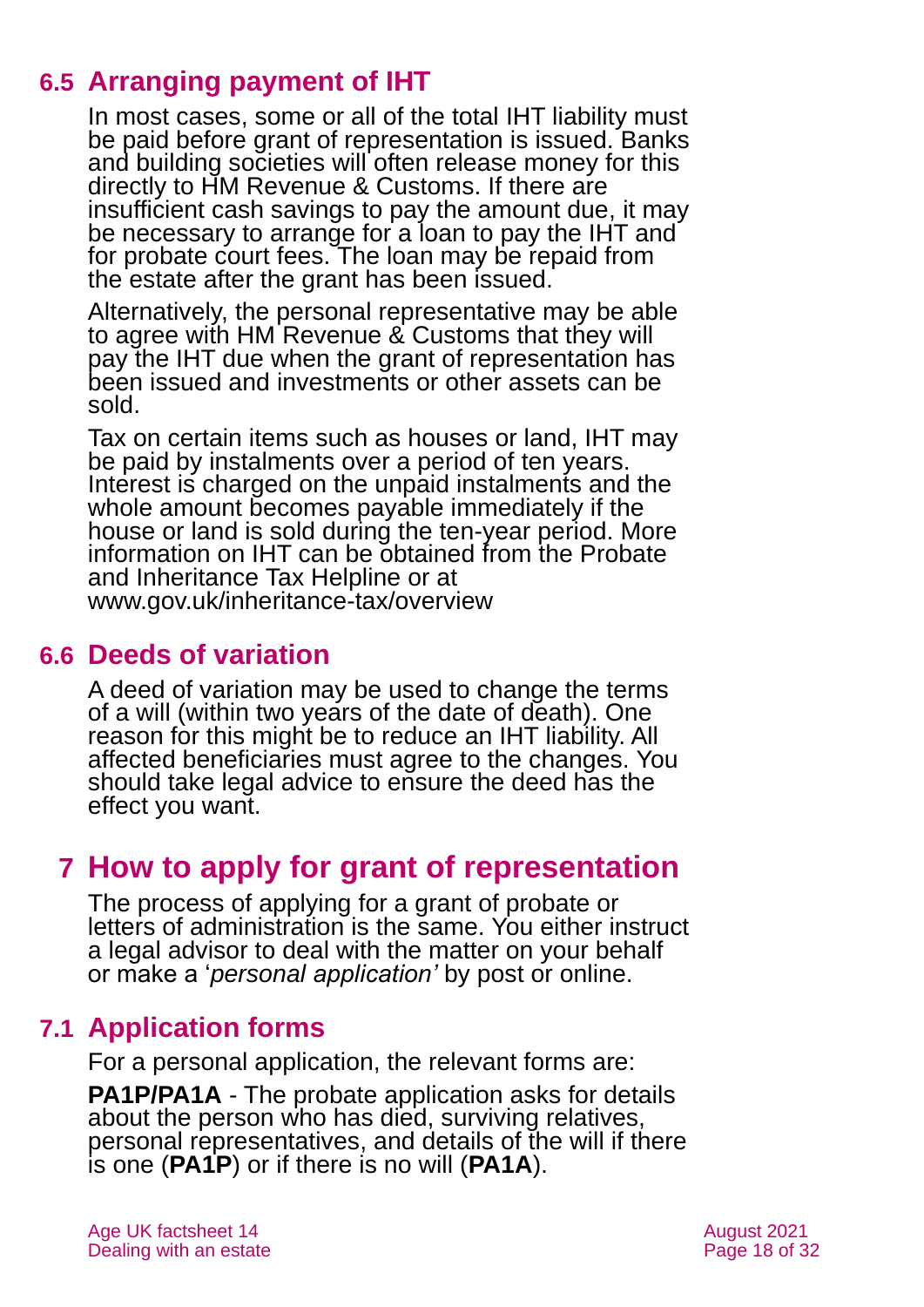**IHT205** - A '*return of estate information'* form asks for details of the estate and its value. If the value of the estate is less than the IHT threshold at the time of death, before deduction of debts and funeral expenses, you should usually complete **[IHT205](https://www.gov.uk/government/publications/inheritance-tax-return-of-estate-information-iht205-2011)**.

**IHT400** - If the estate value is over the IHT threshold. or if directed when completing the IHT205, you should complete form **[IHT400](https://www.gov.uk/government/publications/inheritance-tax-inheritance-tax-account-iht400)** ('*Inheritance Tax Account'*) and send this to HM Revenue and Customs.

Do not fill in an IHT205 and an IHT400 together. Do not send IHT400 with a probate application. If an IHT400 form is required, seek professional advice as the form is very complex, may require additional schedules, and needs to be completed accurately. Download copies of the forms at [www.gov.uk/government/collections/probate-forms](http://www.gov.uk/government/collections/probate-forms) and [www.gov.uk/government/collections/inheritance-tax](http://www.gov.uk/government/collections/inheritance-tax-forms)[forms](http://www.gov.uk/government/collections/inheritance-tax-forms)

#### **Online**

You can apply for probate at [www.apply-for](http://www.apply-for-probate.service.gov.uk/start-eligibility?_)[probate.service.gov.uk/start-eligibility](http://www.apply-for-probate.service.gov.uk/start-eligibility?_) and report the estate value at [www.gov.uk/valuing-estate-of](http://www.gov.uk/valuing-estate-of-someone-who-died/tell-hmrc-estate-value)[someone-who-died/tell-hmrc-estate-value](http://www.gov.uk/valuing-estate-of-someone-who-died/tell-hmrc-estate-value)

If applying online, you only need to send a copy of the will by post. You can pay fees by debit or credit card if paying online.

### **By post**

When all the forms are complete, send them to the address on the forms with the death certificate and original will (or any documents in which the deceased expresses wishes about the distribution of their estate).

It is advisable to send any documents by recorded delivery after making a copy of the will and other documents and keep copies in a safe place. The fee is £215, although there is no fee if the estate is valued at less than £5,000. You must enclose a cheque for the application fee.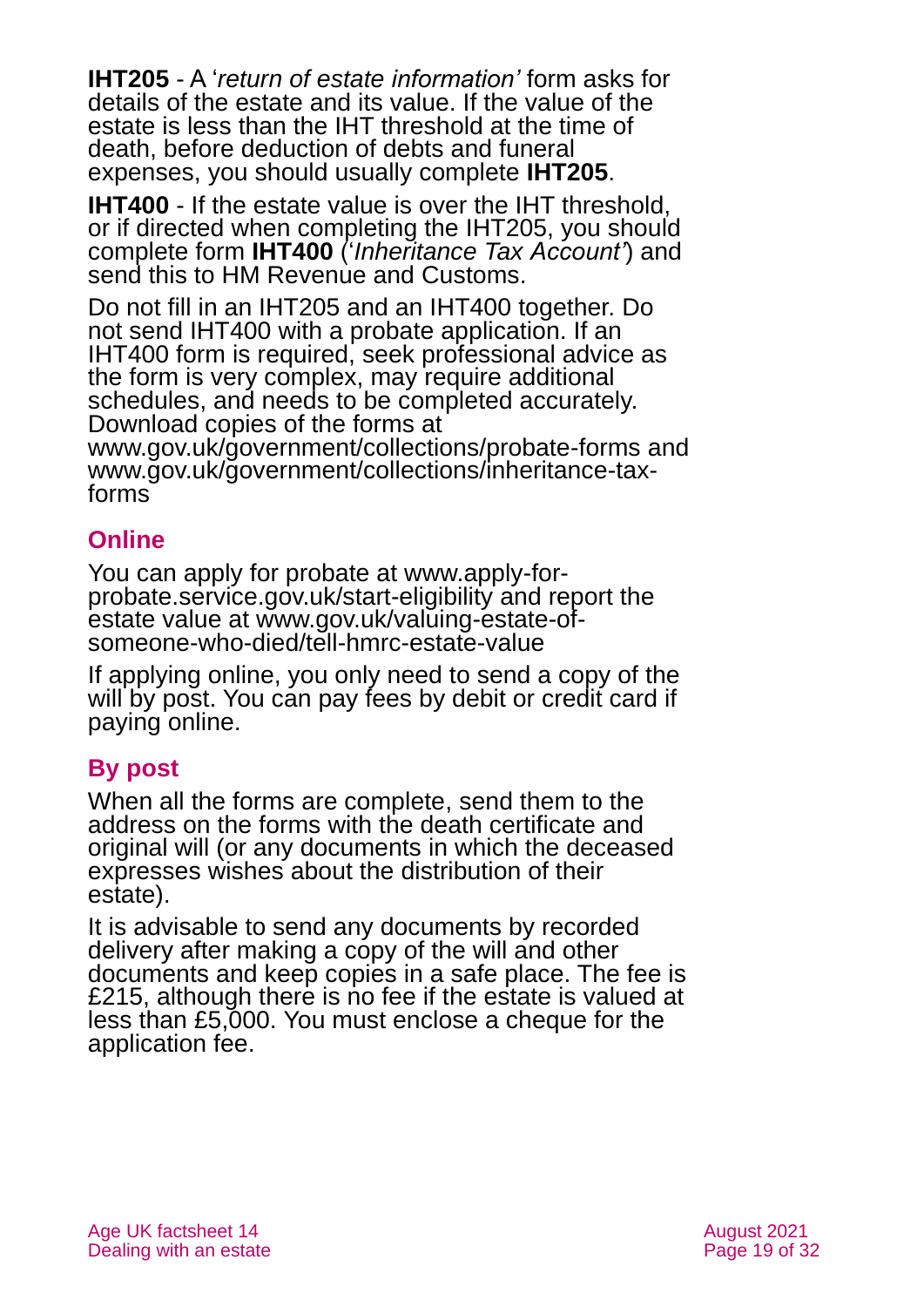You can pay for extra official copies of the grant of representation, which may be used to send to institutions in place of the original grant (an ordinary copy is not acceptable for this purpose). The fee for each official copy is £1.50 a copy if you request it with the application.

#### **Note**

Depending on your income and personal circumstances, you may not have to pay the whole application fee if it causes you financial hardship. Apply for remission or reduction of the fee using form **[EX160](https://www.gov.uk/government/publications/apply-for-help-with-court-and-tribunal-fees)**, available from Probate Registry or at [www.gov.uk/government/publications/apply-for](http://www.gov.uk/government/publications/apply-for-help-with-court-and-tribunal-fees)[help-with-court-and-tribunal-fees](http://www.gov.uk/government/publications/apply-for-help-with-court-and-tribunal-fees)

### **7.2 Statement of truth**

For a personal application, an interview is no longer required, but you must complete a '*statement of truth*' online or by post.

### <span id="page-19-0"></span>**8 Distributing the estate**

Once the application procedures have been completed and the Inheritance Tax and probate court fees paid, if no objections have been made to the application, the grant of representation is issued in the form of the grant of probate or letters of administration.

A statement of the gross and net value of the estate is contained in the document. The original will is kept by the Probate Registry at the Principal Registry of the Family Division and becomes a public document so anyone may obtain a copy of it.

You must then take the following steps:

- collect in the assets
- ⚫ pay any funeral account, debts and outstanding expenses in strict order
- ⚫ distribute the estate.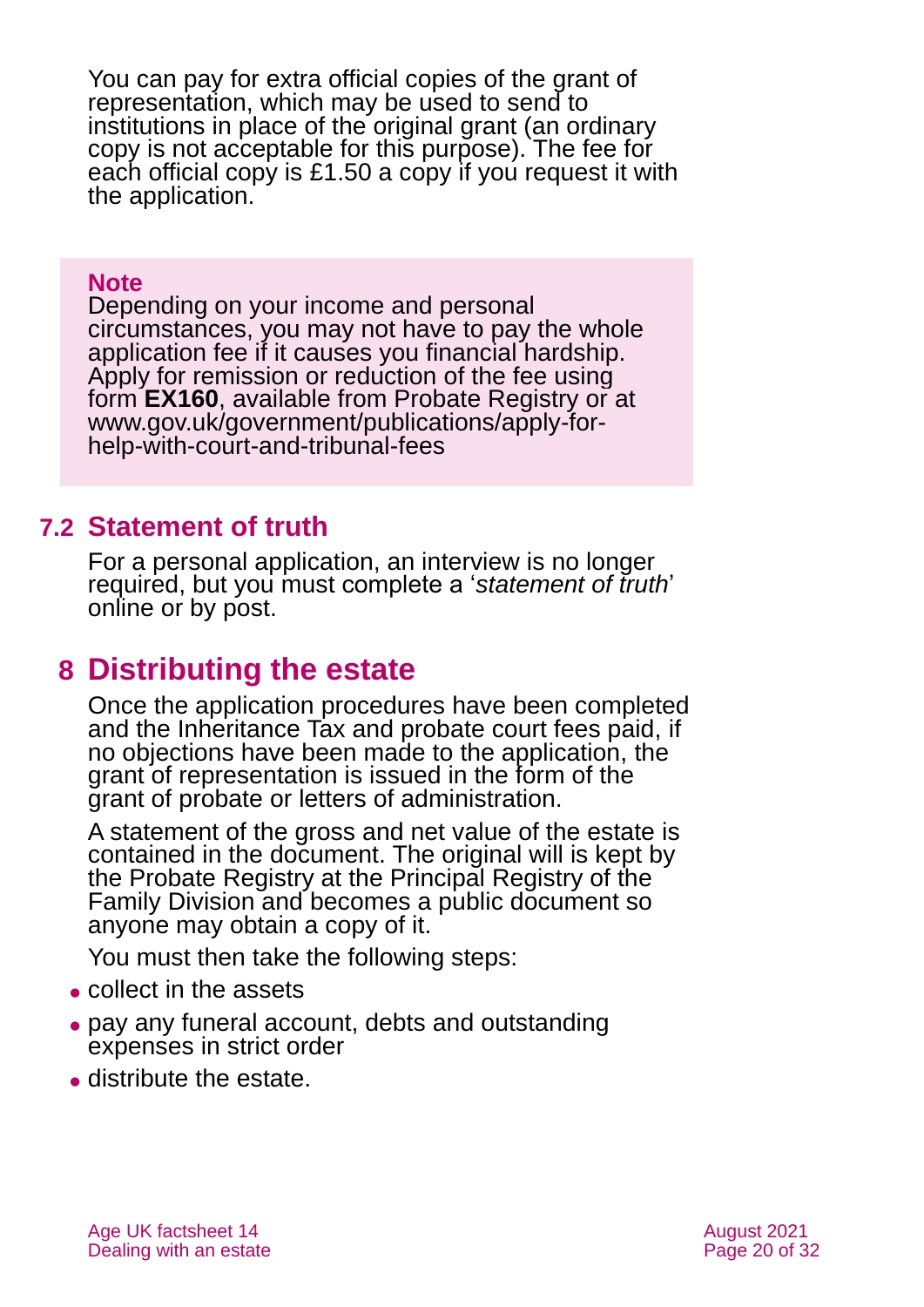### **8.1 Collect in the assets**

Except for very small estates, it is advisable at an early stage to open a separate bank or building society account, usually known as an '*executorship account'*, into which money due to the estate can be paid.

This prevents the estate's funds becoming confused with your personal funds and makes it easier to produce the necessary estate accounts. If using a solicitor to administer an estate, they often use their own client account to collect in funds due to the estate and produce estate accounts for you.

When the grant of representation is received, you must apply for the release of all assets belonging to the deceased, by sending a copy of the grant to each institution. Place money received in the executorship account. Assets include arrears of pensions, balances from bank and building society accounts, proceeds of sale of shares/property etc.

### **8.2 Paying any debts and outstanding expenses**

When all assets have been received, any debts should be paid. If there is insufficient money in the estate to pay all the debts, seek legal advice before paying any debts. If you pay debts in the wrong order, you can become personally liable for any mistakes made. It may be advisable formally to advertise for creditors, in case a debt arises after the assets have been distributed.

This is done by placing a notice in The Gazette at [www.thegazette.co.uk/wills-and-probate/place-a](http://www.thegazette.co.uk/wills-and-probate/place-a-deceased-estates-notice)[deceased-estates-notice](http://www.thegazette.co.uk/wills-and-probate/place-a-deceased-estates-notice) and in a newspaper covering the area where the deceased last resided. Telephone 0333 200 2434 for more information. The notice should include the name of the deceased, the date of death, and the name and address of the personal representative to whom all claims should be sent.

A period of just over two months is normally allowed from the date of the advertisement for the submission of claims. Doing this protects you from personal responsibility, as long as you are not aware of any claims before the estate is distributed.

You may need to complete an income tax return and you should contact HM Revenue & Customs about this.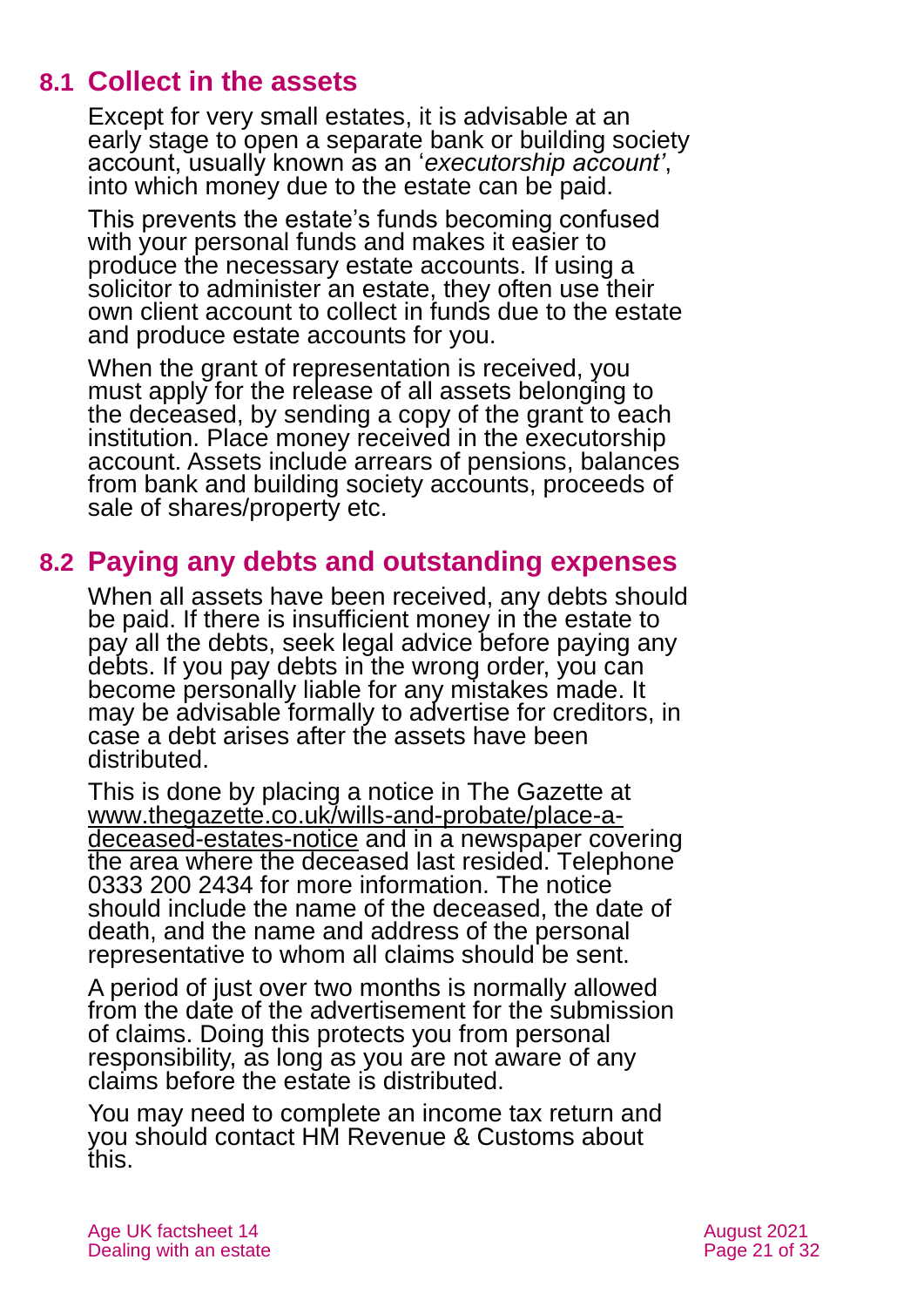You are entitled to claim from the estate for *'out of pocket'* expenses such as copies of the grant, travel, etc, but not for time taken or for the work involved in administering the estate. A professional executor, such as a solicitor, charges fees for their time spent on the work. Their fees are paid out of the estate.

It is important to note that settlement of debts and all administration expenses is the clear priority of the personal representatives before any distribution of the estate is made to the beneficiaries.

### **8.3 Distributing the estate**

Once all taxes and debts have been paid and the costs of the funeral and administration have been settled, the estate can be distributed, either according to the terms of the will, or the rules of intestacy (see [section](#page-23-0) 9).

Prior to distributing the estate, you should prepare the estate accounts, setting out details of all the receipts and payments in the estate.

The estate accounts should also account for the difference in the value of an asset at the date of death and the date that you received it, for example an asset may have increased in value, or interest may have been added to the final payment.

The accounts must be approved and signed by you, as well as approved and signed by residuary beneficiaries where possible. The residue (remainder) of the estate may then be distributed, in accordance with the will or the rules of intestacy.

Personal Representatives should not pay money to a beneficiary who is an undischarged bankrupt. Bankruptcy searches can be carried out online at [www.gov.uk/guidance/land-registry-portal-how-to](http://www.gov.uk/guidance/land-registry-portal-how-to-make-a-bankruptcy-search)[make-a-bankruptcy-search](http://www.gov.uk/guidance/land-registry-portal-how-to-make-a-bankruptcy-search) at a cost of £2 per name.

Give each beneficiary an *[R185 \(Estate Income\)](https://www.gov.uk/government/publications/trusts-and-estates-statement-of-income-from-estates-r185-estate-income)* form for their share of the estate's income. Try to obtain a signed receipt from each beneficiary when they get their share or bequest (for example an artwork or piece of jewellery), as this forms part of the estate accounts and may save disagreement later. However, this is not mandatory. Ensure two trustees are named for any gifts left to beneficiaries aged under 18.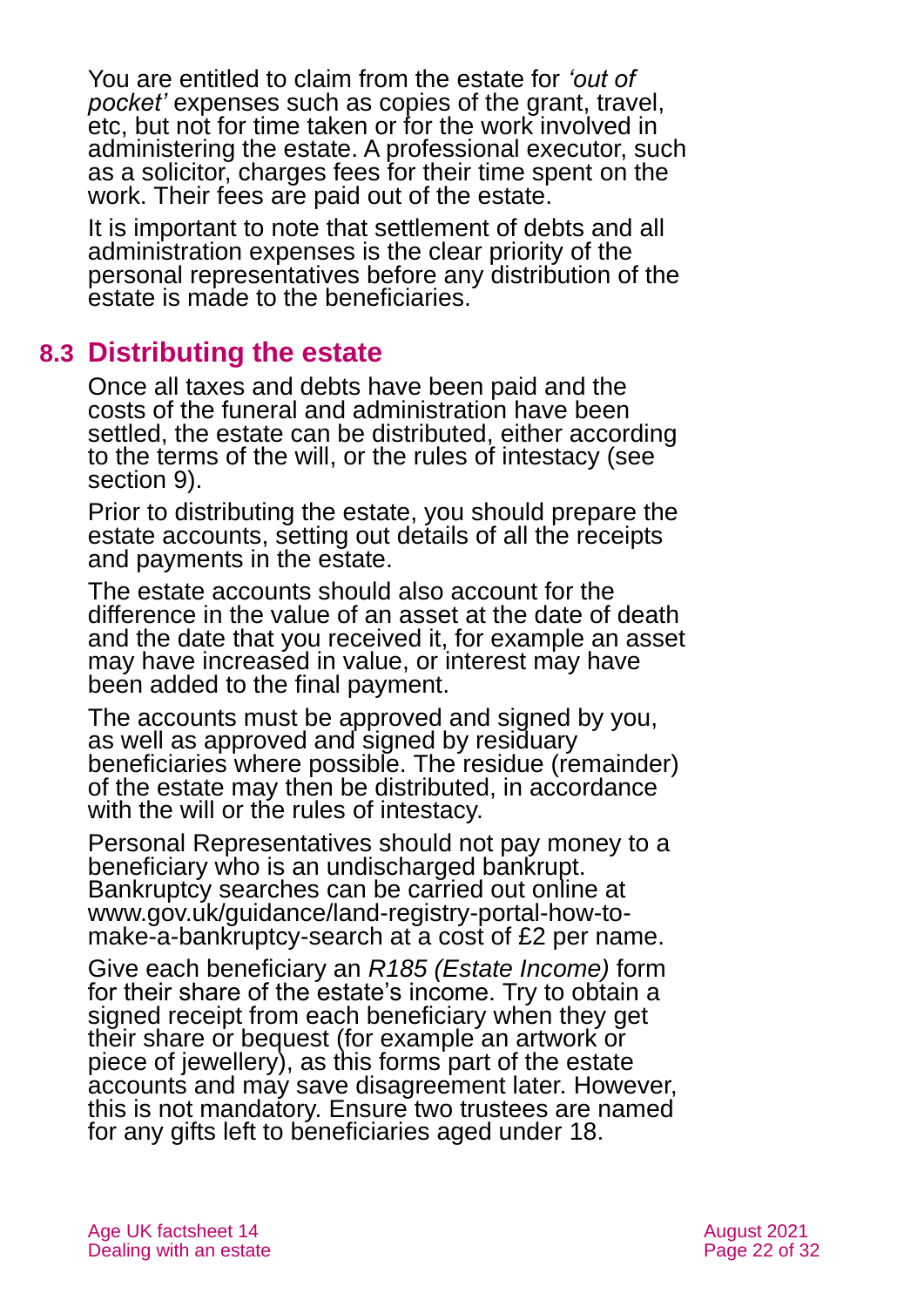You may need to transfer a house or flat into the name of a beneficiary. For more information, see [www.gov.uk/update-property-records-someone-dies](http://www.gov.uk/update-property-records-someone-dies)

### **8.4 Possible claims on the estate**

The spouse, ex-spouse, partner, child (step-child in some instances) or someone who was financially dependent on the deceased, may be able to make a claim under the *Inheritance (Provision for Family and Dependants) Act 1975*, if they have been left without '*reasonable financial provision*'. There are specific criteria that must be met for this type of claim to be successful.

For example, the person seeking financial provision from the estate must have lived with the deceased for at least two years immediately before their death. Usually, such claims must be made within six months of the Grant of Representation, but the Court may allow later claims to be made. If this happens, or there is a risk it might, seek legal advice.

There are other claims that can be made on an estate, for example an allegation that the person who has died did not have sufficient mental capacity to make a will or they were unduly influenced.

The court has wide powers to make an appropriate order to resolve a dispute in any of these circumstances. For example, the court may order:

- a lump sum payment from the estate
- property to be transferred from the estate
- ⚫ for a will to be declared invalid.

Should a claim be made on an estate that you are administering, it is important that specialist legal advice is sought as early as possible as it can be easier and less costly to deal with matters when they are at the early stages, than when a formal claim has already been issued.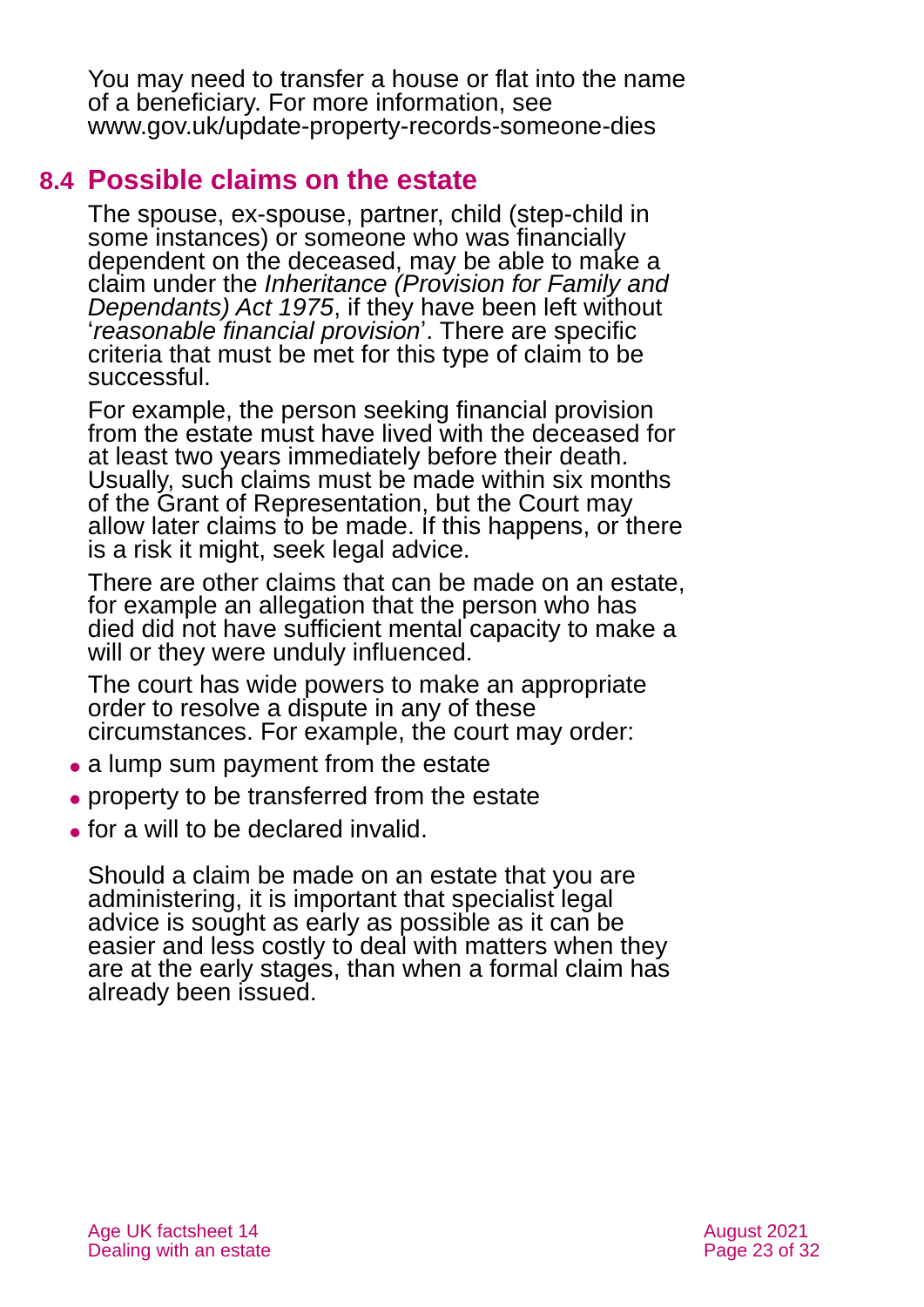#### **8.5 Problems with executors or personal representatives**

Sometimes, executors or personal representatives act inappropriately, or do not take actions, or disagree about how to proceed if more than one person is appointed to act. Seek professional legal advice from a solicitor if so, as you may need to involve the court to resolve such difficulties.

#### <span id="page-23-1"></span>**8.6 If you are an executor and you do not wish to act**

You may not wish, or may not be able, to act, even though you have been named as an executor in someone else's will.

You can appoint another person to act as personal representative on your behalf. You need to complete a form to appoint someone else to act as an attorney, see [www.gov.uk/government/publications/form-pa11](http://www.gov.uk/government/publications/form-pa11-apply-for-power-of-attorney-will) [apply-for-power-of-attorney-will](http://www.gov.uk/government/publications/form-pa11-apply-for-power-of-attorney-will)

It is important to note that you remain responsible for any actions your attorney takes on your behalf.

Alternatively, you might not want to act at all or appoint anyone else to act for you. Provided you have not already started to deal with the estate, you can '*renounce*' your role as executor completely.

You must complete a form to apply for a renunciation, see [www.gov.uk/government/publications/form-pa15](http://www.gov.uk/government/publications/form-pa15-apply-for-renunciation-will) [apply-for-renunciation-will](http://www.gov.uk/government/publications/form-pa15-apply-for-renunciation-will)

Someone else can then apply for a grant of representation.

### <span id="page-23-0"></span>**9 Intestacy**

When someone dies without leaving a valid will, their estate must be shared out according to the '*rules of intestacy'*. The person who dies is known as an '*intestate person'*. Only people specified in the rules of intestacy are entitled to administer the estate of an intestate person and inherit from it, such as spouses or registered civil partners and children.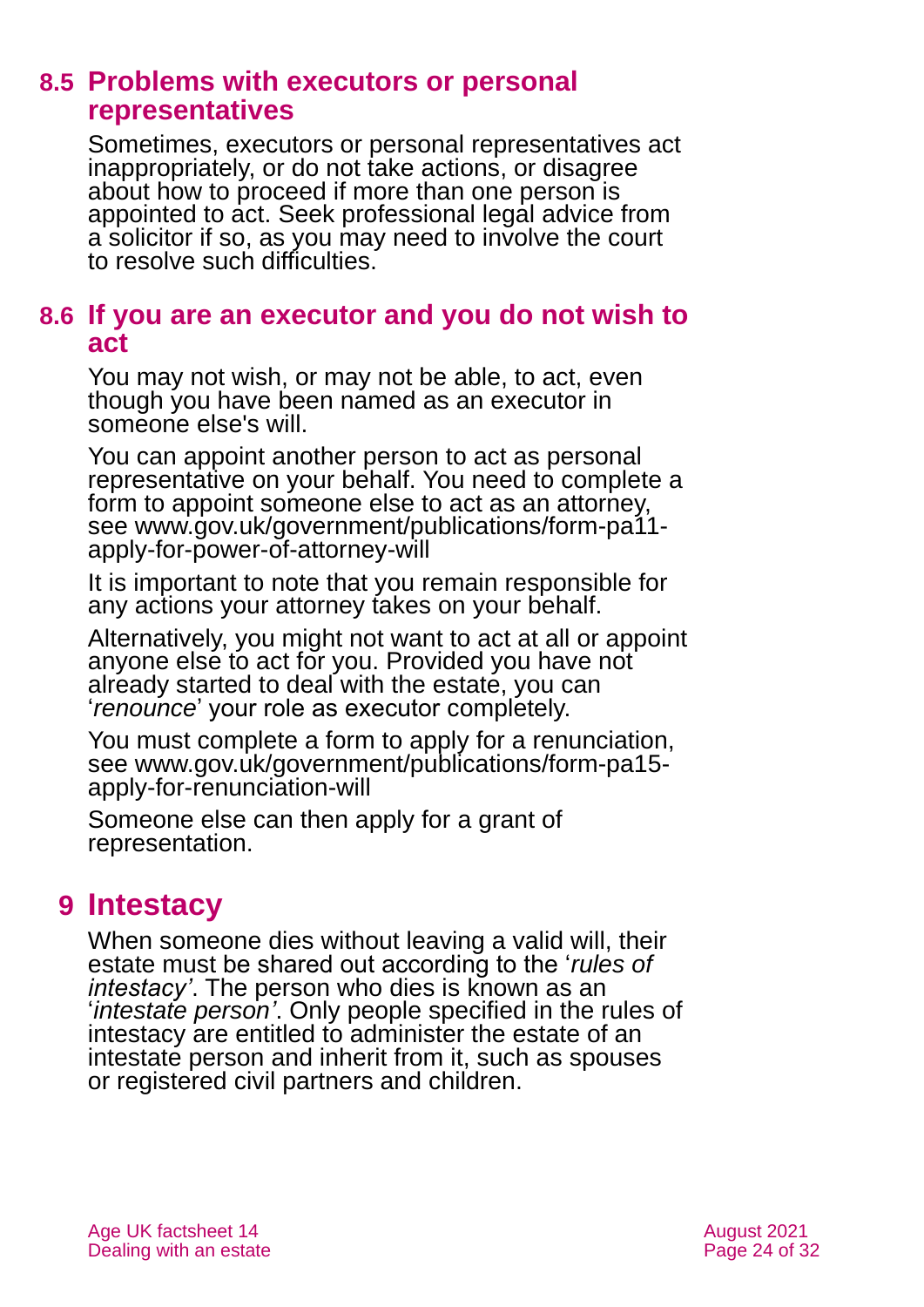### **9.1 What are the rules of intestacy?**

If a person dies without a will, or they leave a will that is not legally valid, the statutory rules of intestacy decide how the estate is shared out. There are rules about the priority of different family members.

The flowchart on the next page illustrates who inherits under the rules of intestacy. If a beneficiary has died during the lifetime of the intestate person but they have left children of their own, then those children are likely to inherit their deceased parent's share of the estate.

Note: references to '*civil partner*' and '*partner'* in the flowchart **only** apply to registered civil partners.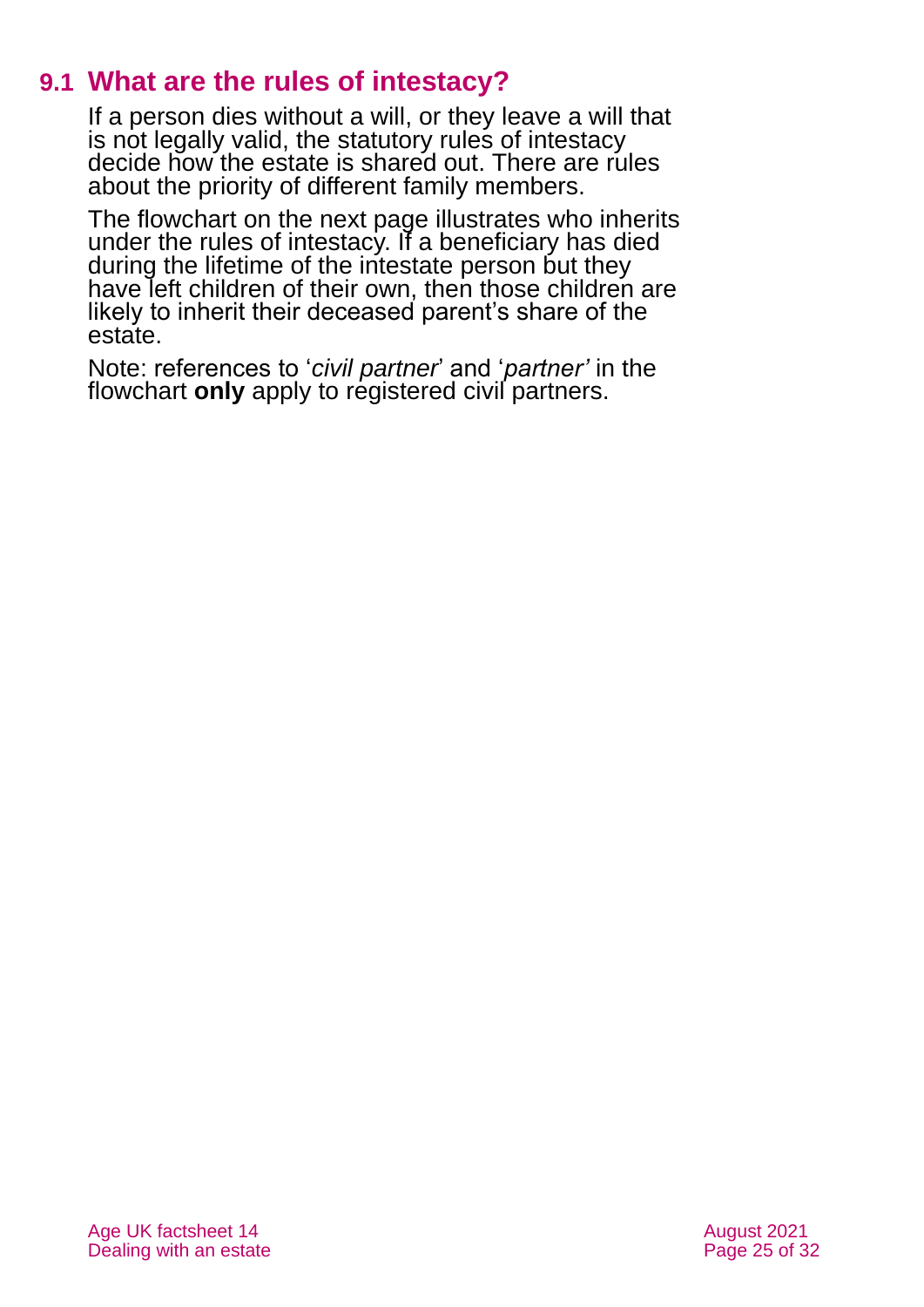# **Intestacy Rules from 1st October 2014**

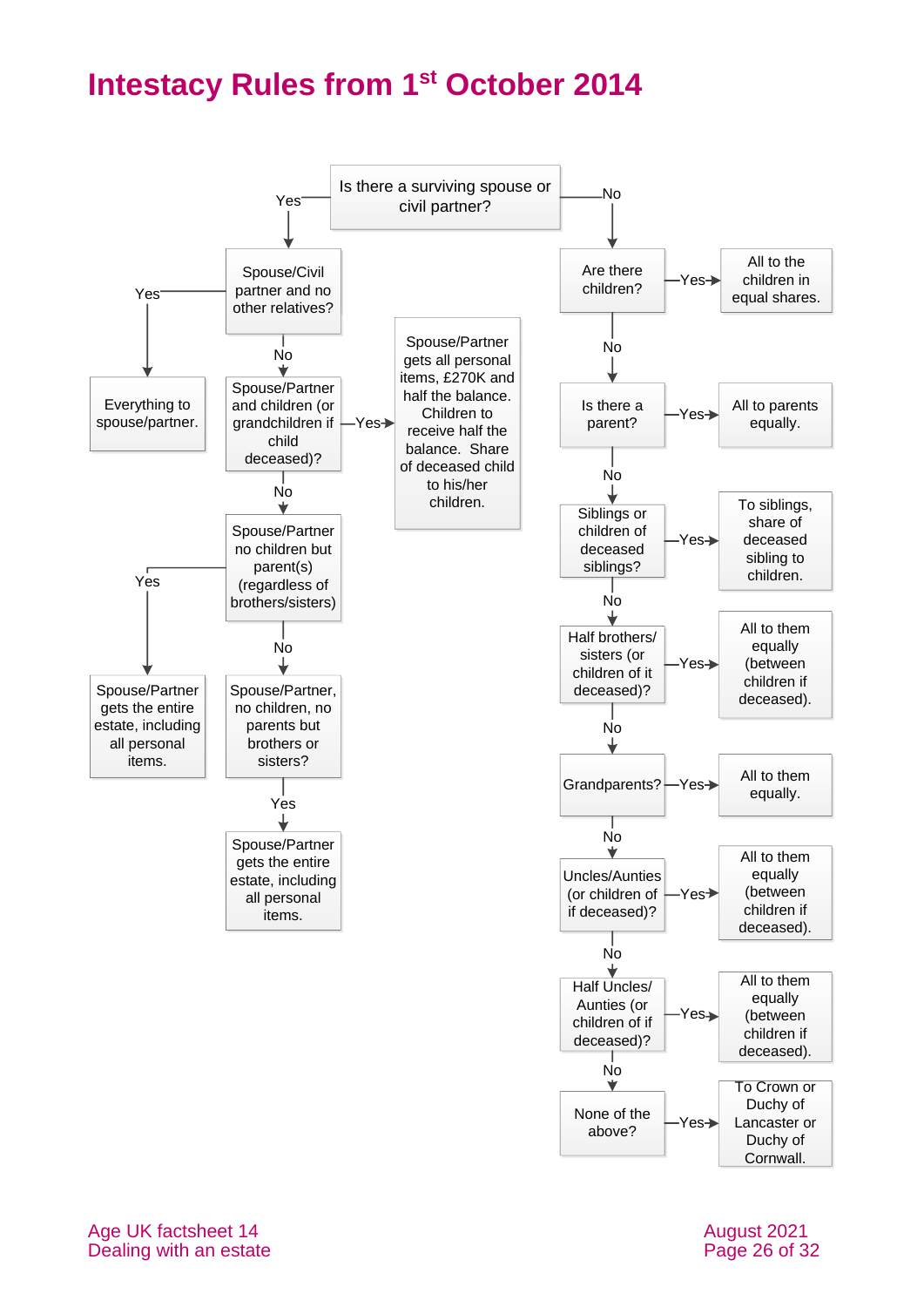### **9.2 Grandchildren and great grandchildren**

A grandchild or great grandchild cannot inherit from the estate of an intestate person unless either:

- ⚫ their parent or grandparent has died before the intestate person, or
- ⚫ their parent is alive when the intestate person dies but dies before reaching the age of 18 without having married or formed a civil partnership.

In these circumstances, the grandchildren and great grandchildren can inherit equal shares of the share to which their parent or grandparent would have been entitled.

### **9.3 If there are no surviving relatives**

If there are no surviving relatives who inherit under intestacy rules, the estate passes to the Crown. This is known as *bona vacantia*. The Treasury Solicitor is responsible for dealing with the estate. The Crown can make grants from the estate but does not have to agree to them.

If you are not a surviving relative, but you believe you have a good reason to apply for a grant, you should seek legal advice.

#### **9.3.1 Rearranging how the estate is shared out**

<span id="page-26-0"></span>It is possible to rearrange the way property is shared out when someone dies intestate, provided this is done within two years of the death. This is called making a deed of variation. All the people who would inherit under the rules of intestacy must agree.

If all agree, the property can be shared out differently so people who do not inherit under the intestacy rules still get some of the estate. They can agree that the amount people get is different to the amount they would receive under the rules of intestacy. Changing the way an estate is distributed can affect whether there is any inheritance tax to pay.

If you think that the way the estate is shared out should be rearranged, you need legal advice and you might get legal aid.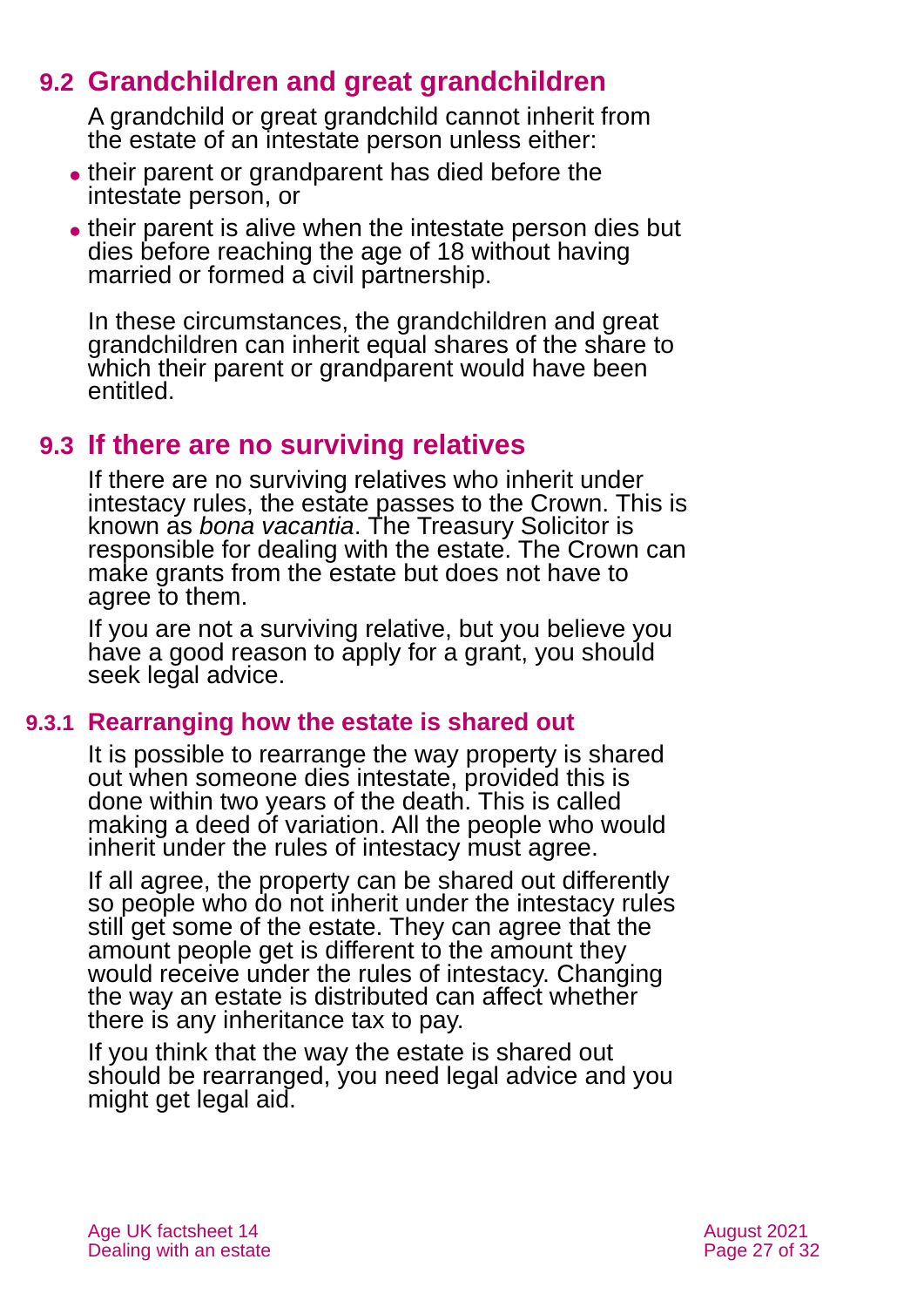### **9.4 Disclaiming your inheritance**

If you do not wish to receive your inheritance, this is known as disclaiming it. If you disclaim your inheritance, you cannot redirect where it goes or suggest your own alternative beneficiary.

Your inheritance is redirected by the personal representatives in accordance with the appropriate rules about who can inherit.

If you want to redirect any inheritance you are entitled to yourself, you should seek advice about a deed of variation, as in [section](#page-26-0) 9.3.1.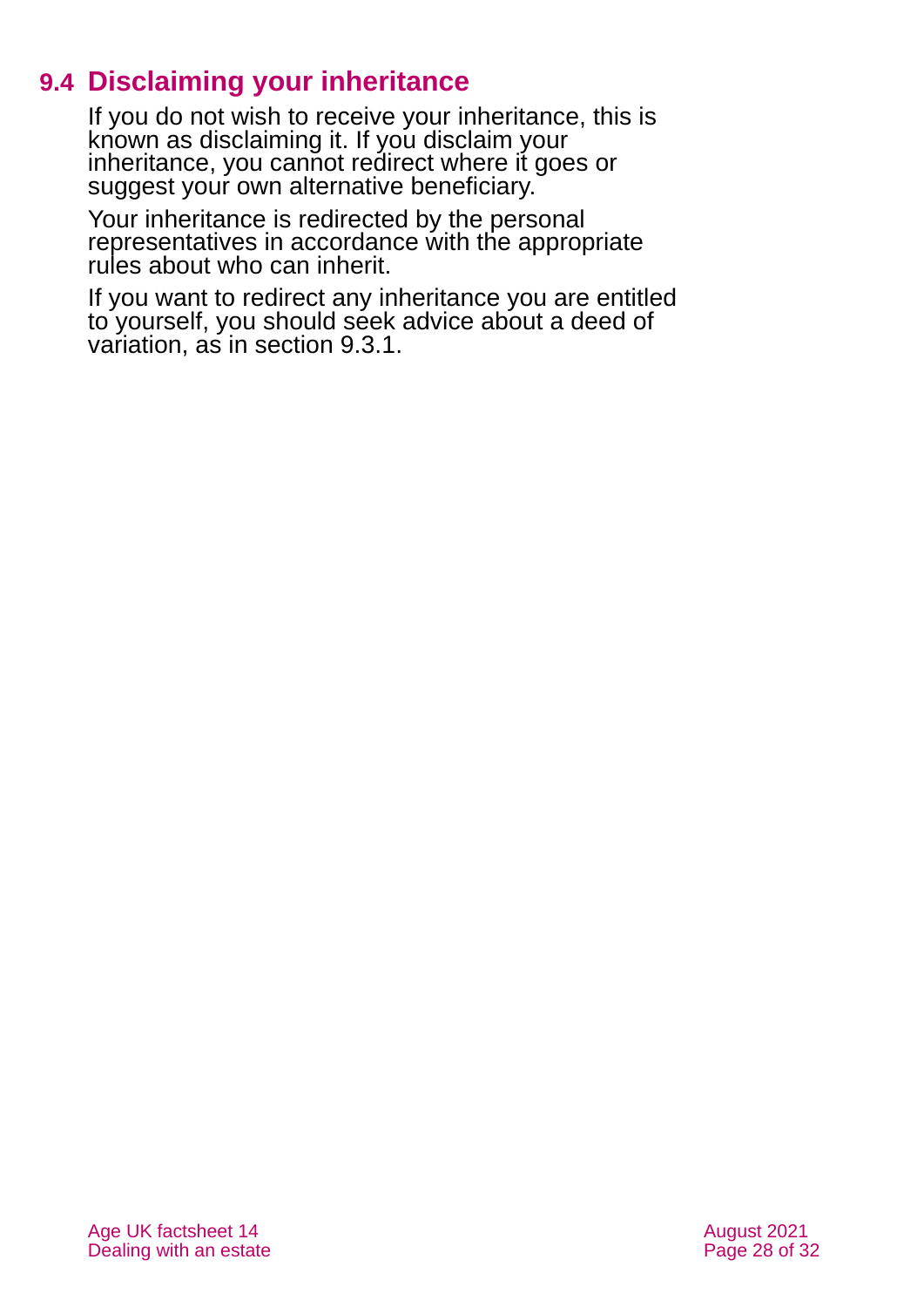# **Useful organisations**

#### <span id="page-28-0"></span>**Certainty the National Will Register**

[www.nationalwillregister.co.uk/](http://www.nationalwillregister.co.uk/) Telephone 0330 100 3660

#### **Citizens Advice**

England or Wales go to [www.citizensadvice.org.uk](http://www.citizensadvice.org.uk/) Telephone 0800 144 8848 (England) Telephone 0800 702 2020 (Wales)

National network of advice centres offering free, confidential, independent advice, face to face or by telephone.

### **Joint Casualty and Compassionate Centre**

[www.gov.uk/guidance/joint-casualty-and](http://www.gov.uk/guidance/joint-casualty-and-compassionate-centre-jccc)[compassionate-centre-jccc](http://www.gov.uk/guidance/joint-casualty-and-compassionate-centre-jccc) Telephone 01452 519951

For registration and administration of Military casualties, including estate support.

#### **Land Registry**

[www.gov.uk/government/organisations/land-registry](http://www.gov.uk/government/organisations/land-registry)

Registers the ownership of land and property in England and Wales and has a search function for owners of property or land.

#### <span id="page-28-1"></span>**Law Society**

<http://solicitors.lawsociety.org.uk/> Telephone 020 7320 5650

For details of solicitors in your area.

#### **National Will Register (Certainty)**

[www.nationalwillregister.co.uk/default.aspx](http://www.nationalwillregister.co.uk/default.aspx) Telephone 0330 100 3660

Register of wills.

#### **Probate and Inheritance Tax Helpline**

[www.gov.uk/government/organisations/hm-revenue](http://www.gov.uk/government/organisations/hm-revenue-customs/contact/probate-and-inheritance-tax-enquiries)[customs/contact/probate-and-inheritance-tax-enquiries](http://www.gov.uk/government/organisations/hm-revenue-customs/contact/probate-and-inheritance-tax-enquiries) Telephone 0300 123 1072

Helpline that can answer questions on applying for probate and payment of Inheritance Tax and to order the relevant forms.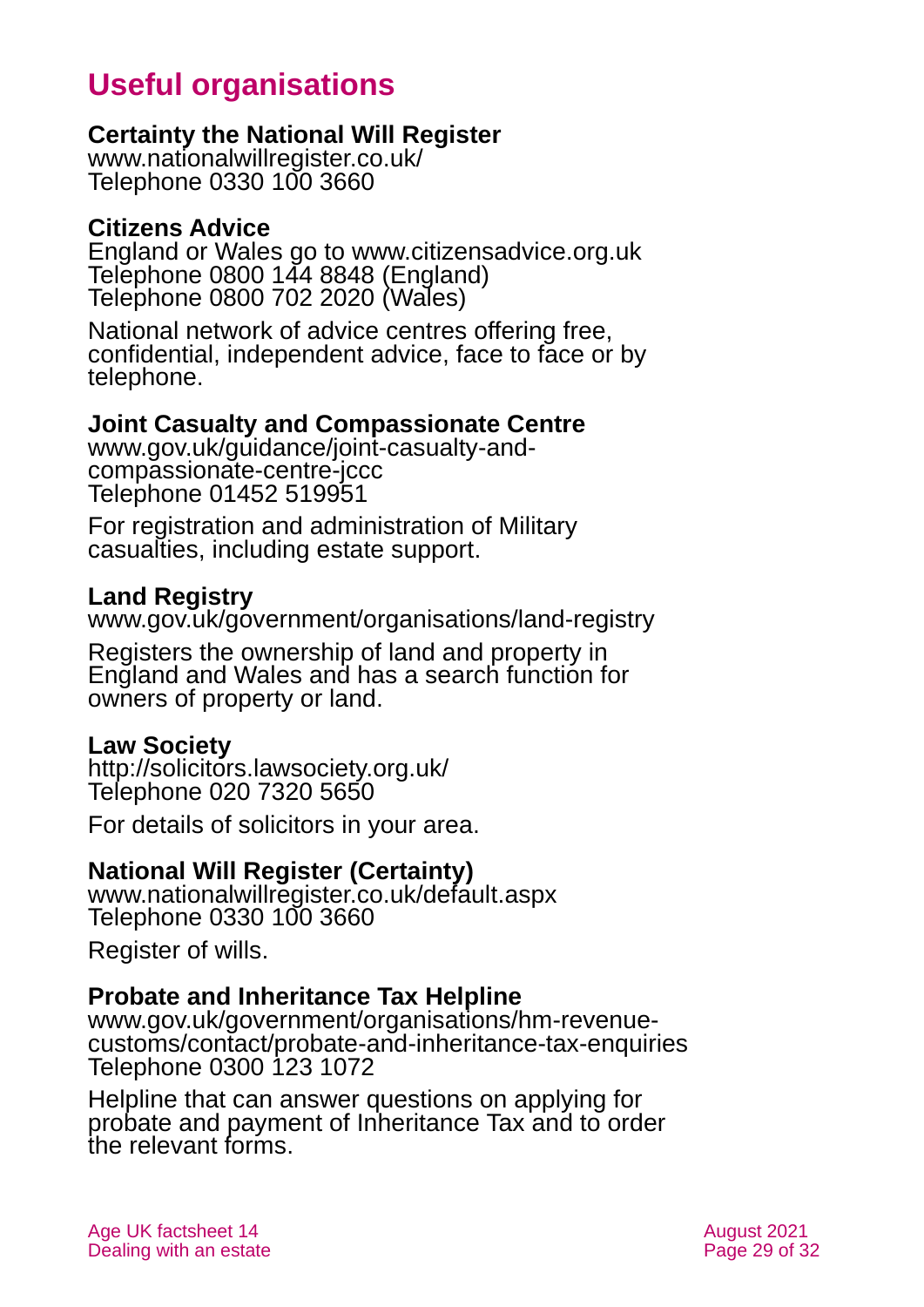### **Probate Registry**

[www.gov.uk/find-persons-will](http://www.gov.uk/find-persons-will)  Telephone 020 7421 8500 or 020 7421 8509

#### For wills lodged for safe-keeping. **Offices of the Official Solicitor and the Public Trustee**

[www.gov.uk/government/organisations/official-solicitor](http://www.gov.uk/government/organisations/official-solicitor-and-public-trustee)[and-public-trustee](http://www.gov.uk/government/organisations/official-solicitor-and-public-trustee) Email [enquiries@ospt.gov.uk](mailto:enquiries@ospt.gov.uk)

Government official who can be an executor if there is no-one suitable to appoint.

#### **Solicitors for the Elderly**

[www.sfe.legal/](http://www.sfe.legal/) Telephone 0844 567 6173

To find a solicitor specialising in wills and probate.

### **Solicitors Regulation Authority**

[www.sra.org.uk](http://www.sra.org.uk/) Telephone 0370 606 2555

Provides details of solicitors in your area and assist if you need to complain about a solicitor.

#### **Treasury Solicitor**

[www.gov.uk/government/organisations/bona-vacantia](http://www.gov.uk/government/organisations/bona-vacantia) Telephone 020 7210 4700

For information on *bona vacantia* estates.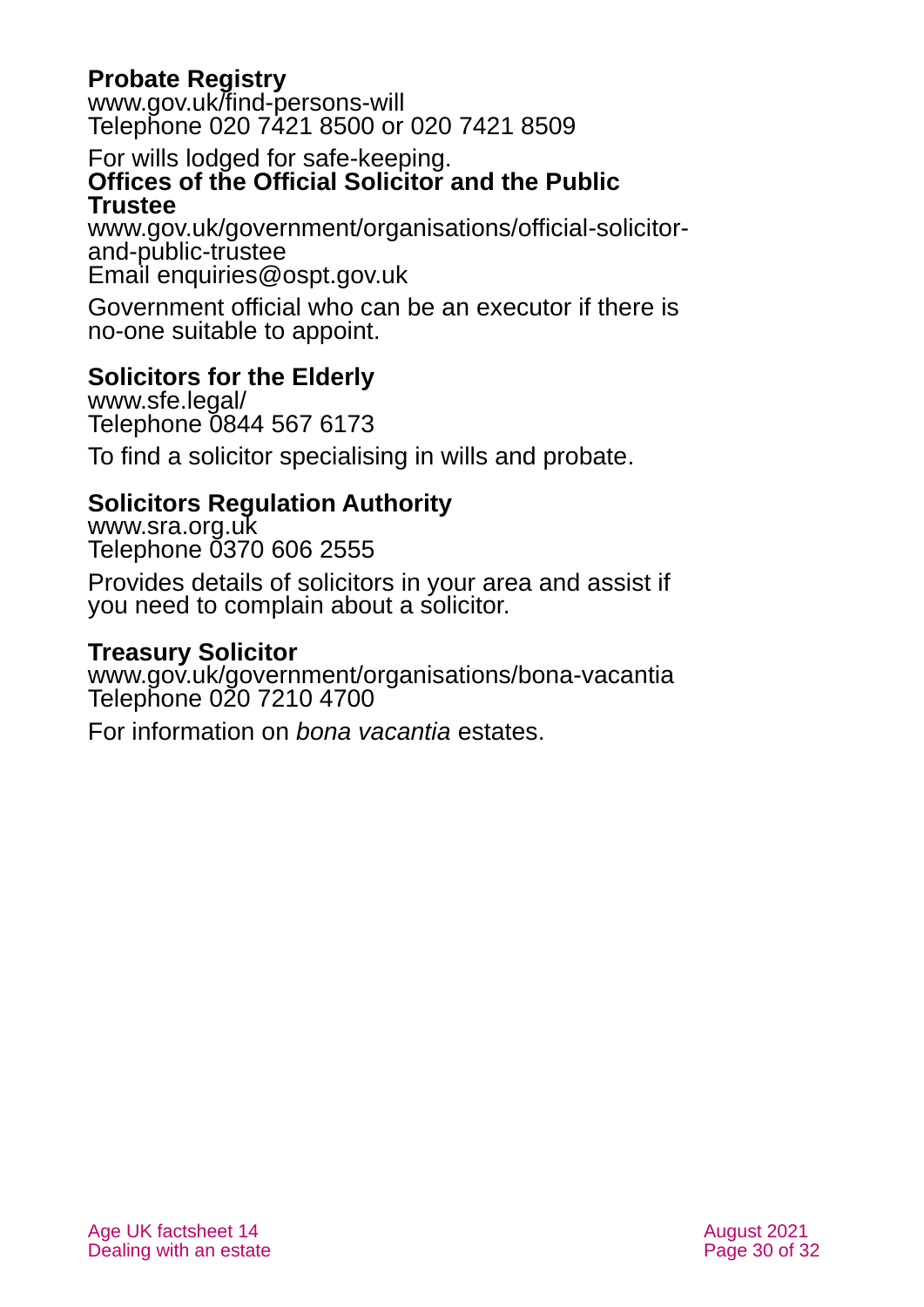# **Age UK**

Age UK provides advice and information for people in later life through our Age UK Advice line, publications and online. Call Age UK Advice to find out whether there is a local Age UK near you, and to order free copies of our information guides and factsheets.

#### <span id="page-30-2"></span>**Age UK Advice**

[www.ageuk.org.uk](http://www.ageuk.org.uk/) 0800 169 65 65 Lines are open seven days a week from 8.00am to 7.00pm

#### **In Wales contact**

#### **Age Cymru Advice**

[www.agecymru.org.uk](http://www.agecymru.org.uk/) 0300 303 4498

#### <span id="page-30-1"></span>**In Northern Ireland contact**

#### **Age NI** [www.ageni.org](http://www.ageni.org/)

0808 808 7575

#### <span id="page-30-0"></span>**In Scotland contact**

### <span id="page-30-3"></span>**Age Scotland**

[www.agescotland.org.uk](http://www.agescotland.org.uk/) 0800 124 4222

### **Support our work**

We rely on donations from our supporters to provide our guides and factsheets for free. If you would like to help us continue to provide vital services, support, information and advice, please make a donation today by visiting [www.ageuk.org.uk/donate](http://www.ageuk.org.uk/donate) or by calling 0800 169 87 87.